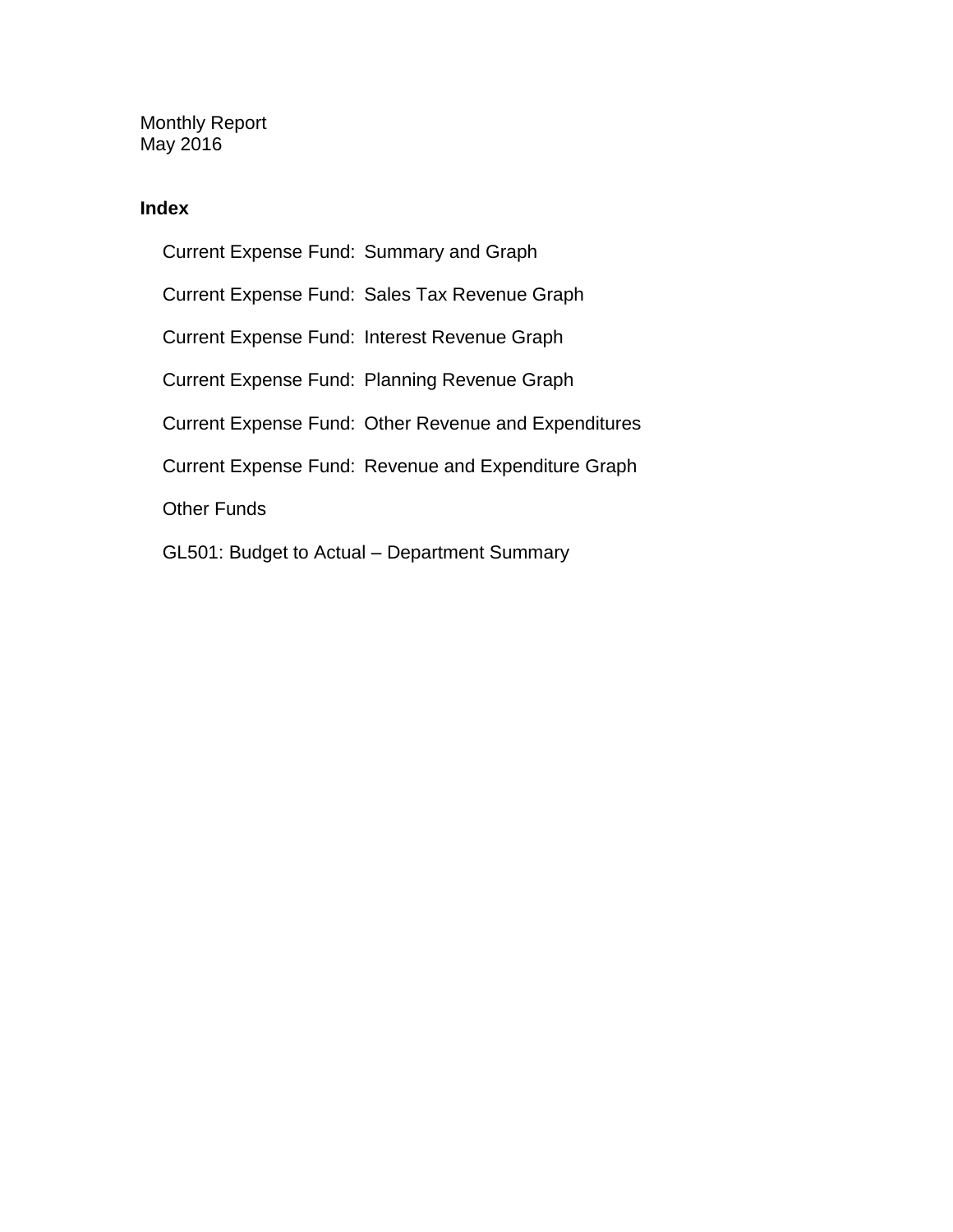# Island County **Monthly Report / MAY 2016**

### **CURRENT EXPENSE FUND Thousands (000's)**

|                               |                   | <b>Current Year</b>  |                                          |                       |                   | 2015                 |                                          |                      | 2014              |                      |                                          |                      |
|-------------------------------|-------------------|----------------------|------------------------------------------|-----------------------|-------------------|----------------------|------------------------------------------|----------------------|-------------------|----------------------|------------------------------------------|----------------------|
|                               | Current<br>Actual | <b>YTD</b><br>Actual | <b>Budget</b><br>Net of Beg.<br>Fund Bal | % VS<br><b>Budget</b> | Current<br>Actual | <b>YTD</b><br>Actual | <b>Budget</b><br>Net of Beg.<br>Fund Bal | %VS<br><b>Budget</b> | Current<br>Actual | <b>YTD</b><br>Actual | <b>Budget</b><br>Net of Beg.<br>Fund Bal | %VS<br><b>Budget</b> |
| Revenue                       |                   |                      |                                          |                       |                   |                      |                                          |                      |                   |                      |                                          |                      |
| Property Tax                  | 643               | 4,236                | 7,551                                    | 56%                   | 871               | 4,256                | 7,786                                    | 55%                  | 1,038             | 4.058                | 7,482                                    | 54%                  |
| Sales Tax                     | $\blacksquare$    | 1,323                | 5,823                                    | 23%                   | 415               | 2,035                | 5,157                                    | 39%                  | 376               | 1,819                | 4,484                                    | 41%                  |
| <b>Planning and Community</b> | 171               | 901                  | 1,827                                    | 49%                   | 139               | 664                  | 1,830                                    | 36%                  | 126               | 692                  | 1,456                                    | 48%                  |
| Interest - Investment         | 61                | 151                  | 552                                      | 27%                   | 90                | 214                  | 552                                      | 39%                  | 84                | 230                  | 552                                      | 42%                  |
| Gain/Loss on Investment       | 5                 | 5                    |                                          |                       | 10                | 9                    |                                          |                      |                   | 23                   |                                          |                      |
| Other                         | 1,003             | 2,309                | 7,135                                    | 32%                   | 461               | 1,512                | 6,612                                    | 23%                  | 469               | 2,247                | 6,402                                    | 35%                  |
| Subtotal                      | 1,883             | 8,925                | 22,888                                   | 39%                   | 1,986             | 8,690                | 21,937                                   | 40%                  | 2,093             | 9,069                | 20,376                                   | 45%                  |
| Intergovernmental (Grants)    | 93                | 287                  | 941                                      | 30%                   | 81                | 267                  | 1,119                                    | 24%                  | 46                | 260                  | 951                                      | 27%                  |
| Total                         | 1,976             | 9,212                | 23,829                                   | 39%                   | 2,067             | 8,957                | 23,056                                   | 39%                  | 2,139             | 9,329                | 21,327                                   | 44%                  |
| Interfund Transfers-In        | $\overline{a}$    | 3,164                | 3,164                                    | 100%                  | ä,                | 2,958                | 2,958                                    | 100%                 | ÷.                | 2,646                | 2,714                                    | 97%                  |
| Use of Beg Fund Balance       |                   |                      | 2,016                                    | 0%                    | ۰                 | ۰                    | 1,244                                    | 0%                   |                   |                      | 1,700                                    | $0\%$                |
| <b>Total Revenue</b>          | 1,976             | 12,376               | 29,009                                   | 43%                   | 2,067             | 11,915               | 27,258                                   | 44%                  | 2,139             | 11,975               | 25,741                                   | 47%                  |
| Salaries & Benefits           | 1.473             | 6,903                | 19.757                                   | 35%                   | 1,897             | 6,322                | 18,249                                   | 35%                  | 1,792             | 6,554                | 17,515                                   | 37%                  |
| Services & Supplies           | 392               | 2,718                | 6,741                                    | 40%                   | 281               | 2,276                | 6,768                                    | 34%                  | 226               | 2,292                | 6,057                                    | 38%                  |
| Capital                       |                   | 491                  | 756                                      | 65%                   | 85                | 187                  | 609                                      | 31%                  | 39                | 48                   | 362                                      | 13%                  |
| <b>Expenditures</b>           | 1,866             | 10,112               | 27,254                                   | 37%                   | 2,263             | 8,785                | 25,626                                   | 34%                  | 2,057             | 8,894                | 23,934                                   | 37%                  |
| Interfund Transfers-Out       |                   | 1,755                | 1,755                                    | 100%                  | $\blacksquare$    | 1,604                | 1,632                                    | 98%                  | $\blacksquare$    | 1,753                | 1,807                                    | 97%                  |
| <b>Total Expenditures</b>     | 1.866             | 11,867               | 29,009                                   | 41%                   | 2,263             | 10,389               | 27,258                                   | 38%                  | 2,057             | 10,647               | 25,741                                   | 41%                  |
| <b>Net Current Expense</b>    | 110               | 509                  | 0                                        |                       | (196)             | 1,526                | 0                                        |                      | 82                | 1,328                | 0                                        |                      |





MAY 5/12th OR 41.67% OF THE TOTAL YEAR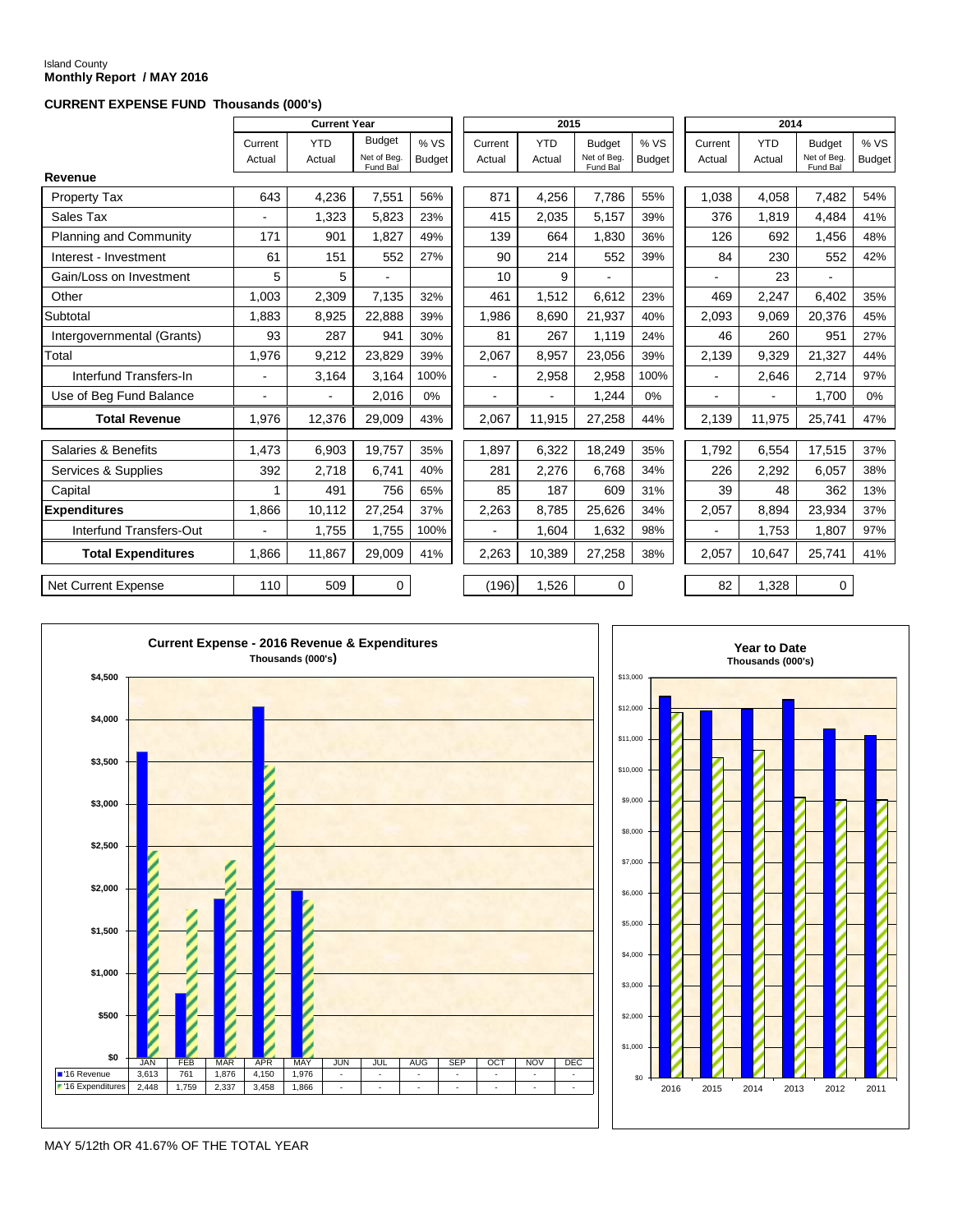## **2016 Sales Tax Revenue - Current Expense Fund**

#### **Year to Date**

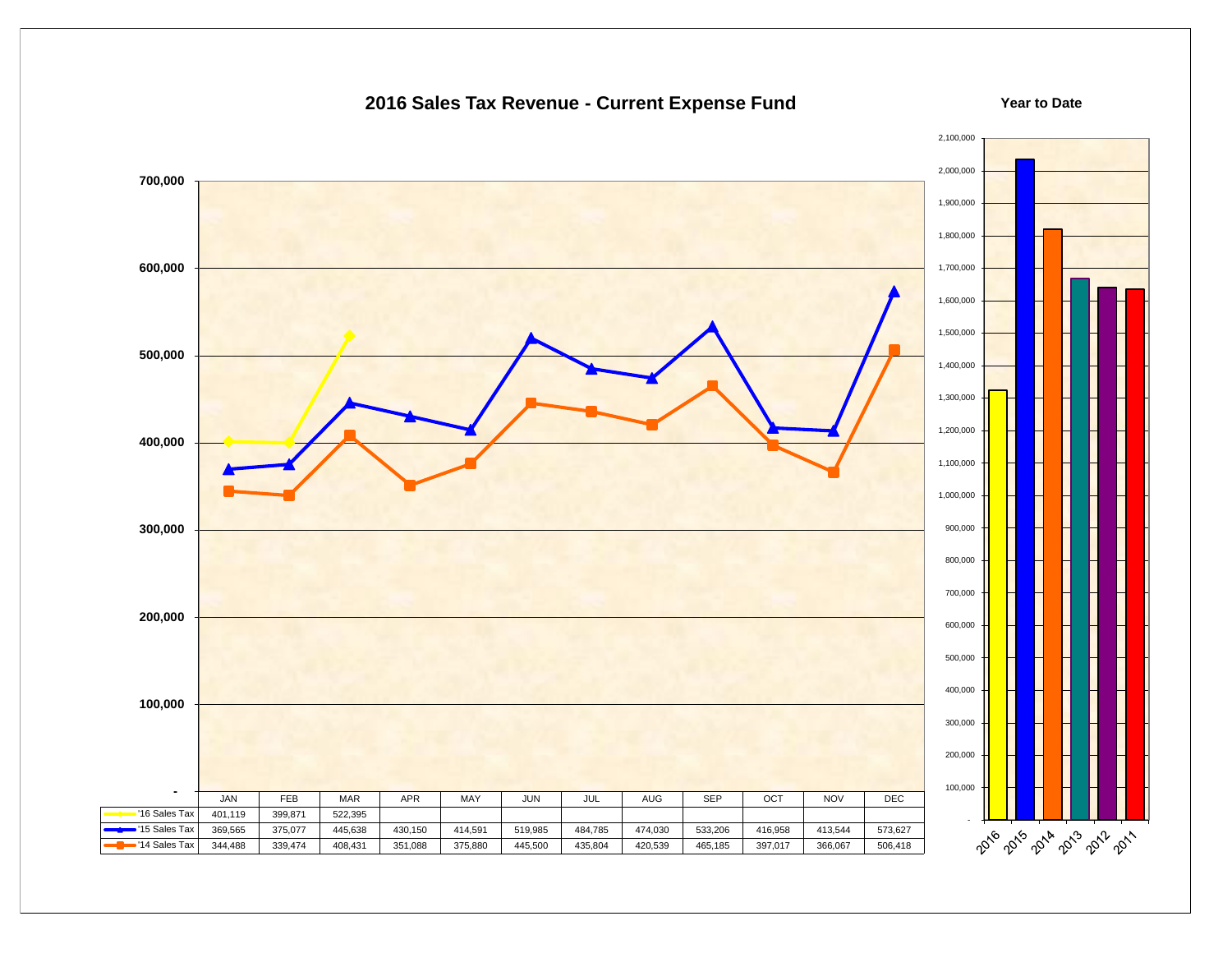

2016 2015 2014 2013 2012 2011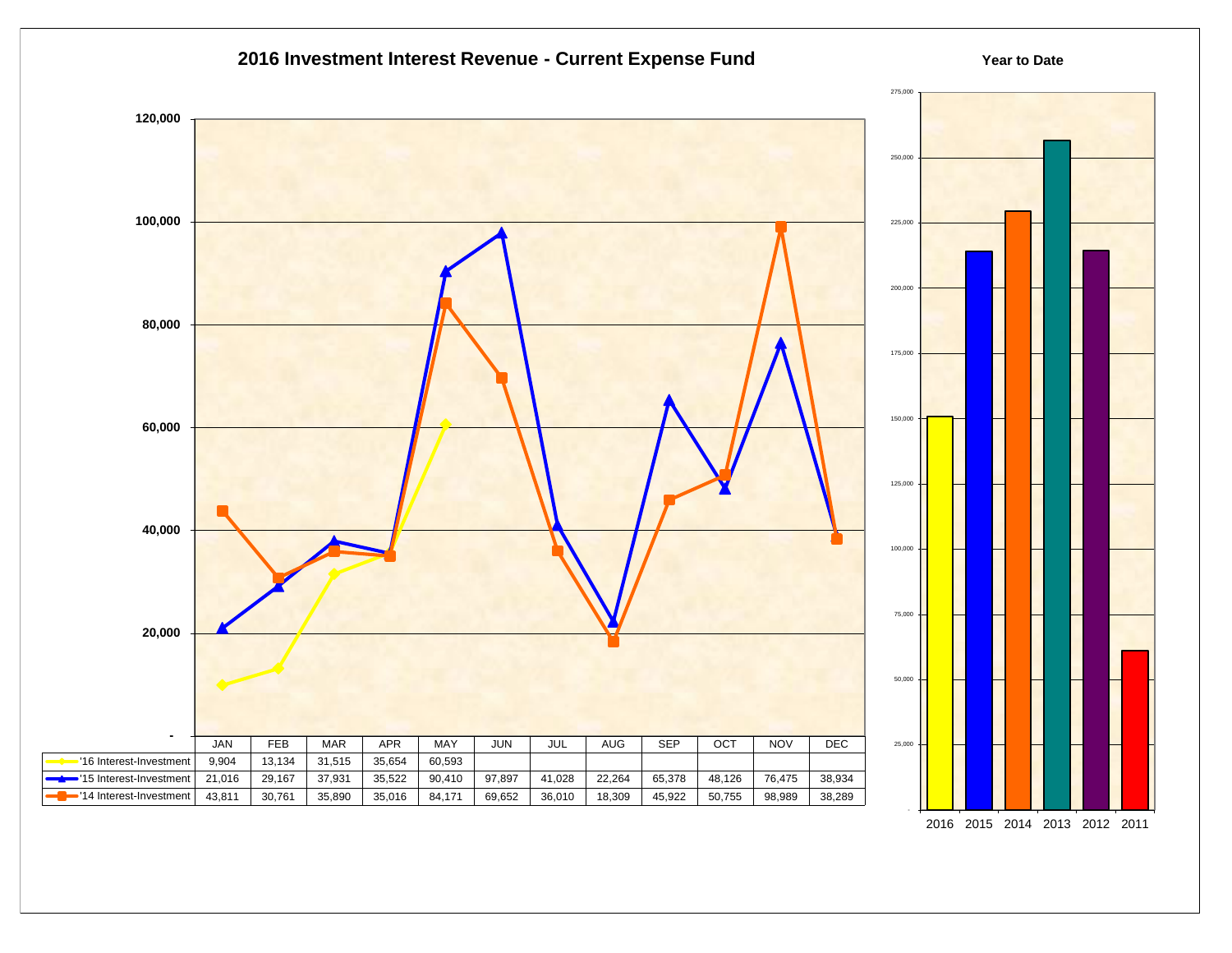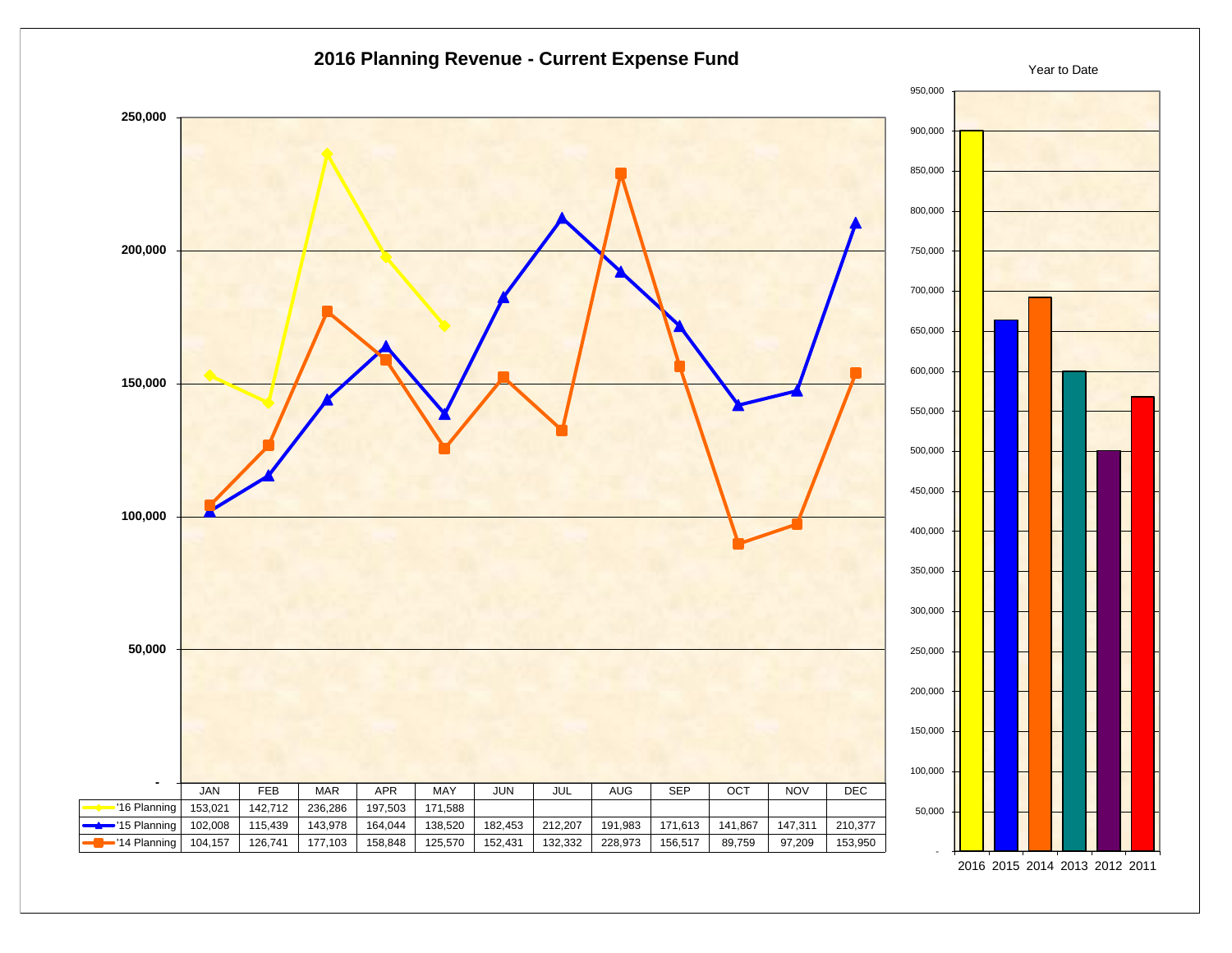# May 2016 **CURRENT EXPENSE FUND**

By Department

## **Other Revenue**

| <b>Year to Date</b>               | <b>ACTUAL</b> | <b>BUDGET</b> | Year to Date % |
|-----------------------------------|---------------|---------------|----------------|
| Auditor                           | 262,714       | 639,800       | 41.1%          |
| <b>Clerk</b>                      | 122,996       | 349,800       | 35.2%          |
| <b>District Court</b>             | 316,753       | 1,001,900     | 31.6%          |
| <b>Sheriff</b>                    | 324,191       | 683,567       | 47.4%          |
| <b>Sales Tax Criminal Justice</b> | 164,747       | 600,000       | 27.5%          |
| Cable Tax                         | 0             | 576,000       | 0.0%           |
| <b>Prop Tax Penalty</b>           | 196,639       | 419,000       | 46.9%          |
| Prop Tax Interest                 | 286,962       | 630,000       | 45.5%          |
| State Sh Rev PUD                  | 0             | 141,000       | 0.0%           |
| <b>County Assistance</b>          | 154,101       | 568,000       | 27.1%          |
| <b>Criminal Justice</b>           | 133,459       | 540,000       | 24.7%          |
| Liquor Tax                        | 84,289        | 305,000       | 27.6%          |
| Other                             | 261,908       | 681,381       | 38.4%          |
| <b>Total Other Revenue</b>        | 2,308,759     | 7,135,448     | 32.36%         |

## **Expenditures**

| <b>Year to Date</b>           | <b>ACTUAL</b> | <b>BUDGET</b> | Year to Date % |
|-------------------------------|---------------|---------------|----------------|
| Assessor                      | 439,818       | 1,206,163     | 36.5%          |
| Auditor                       | 313,683       | 854,733       | 36.7%          |
| <b>Budget</b>                 | 24,841        | 70,329        | 35.3%          |
| <b>Clerk</b>                  | 202,622       | 581,248       | 34.9%          |
| Commissioners                 | 347,944       | 863,761       | 40.3%          |
| Coroner                       | 86,489        | 274,103       | 31.6%          |
| <b>District Court</b>         | 438,531       | 1,261,266     | 34.8%          |
| <b>Emergency Management</b>   | 57,757        | 174,820       | 33.0%          |
| <b>Facilities</b>             | 473,850       | 1,367,118     | 34.7%          |
| <b>GSA</b>                    | 507,137       | 1,227,356     | 41.3%          |
| <b>Human Resources</b>        | 192,720       | 452,429       | 42.6%          |
| <b>Human Services</b>         | 32,360        | 154,835       | 20.9%          |
| <b>Information Technology</b> | 995,667       | 2,187,946     | 45.5%          |
| Miscellaneous                 | 100,456       | 256,301       | 39.2%          |
| Parks                         | 130,377       | 371,634       | 35.1%          |
| Planning                      | 863,409       | 2,146,429     | 40.2%          |
| Prosecutor                    | 622,963       | 1,679,160     | 37.1%          |
| <b>Sheriff</b>                | 3,165,567     | 8,813,240     | 35.9%          |
| <b>Superior Court</b>         | 486,009       | 1,270,857     | 38.2%          |
| <b>Treasurer</b>              | 249,238       | 645,945       | 38.6%          |
| Non Departmental              | 380,506       | 1,394,019     | 27.3%          |
| <b>Total Expenditures</b>     | 10,111,944    | 27,253,692    | 37.10%         |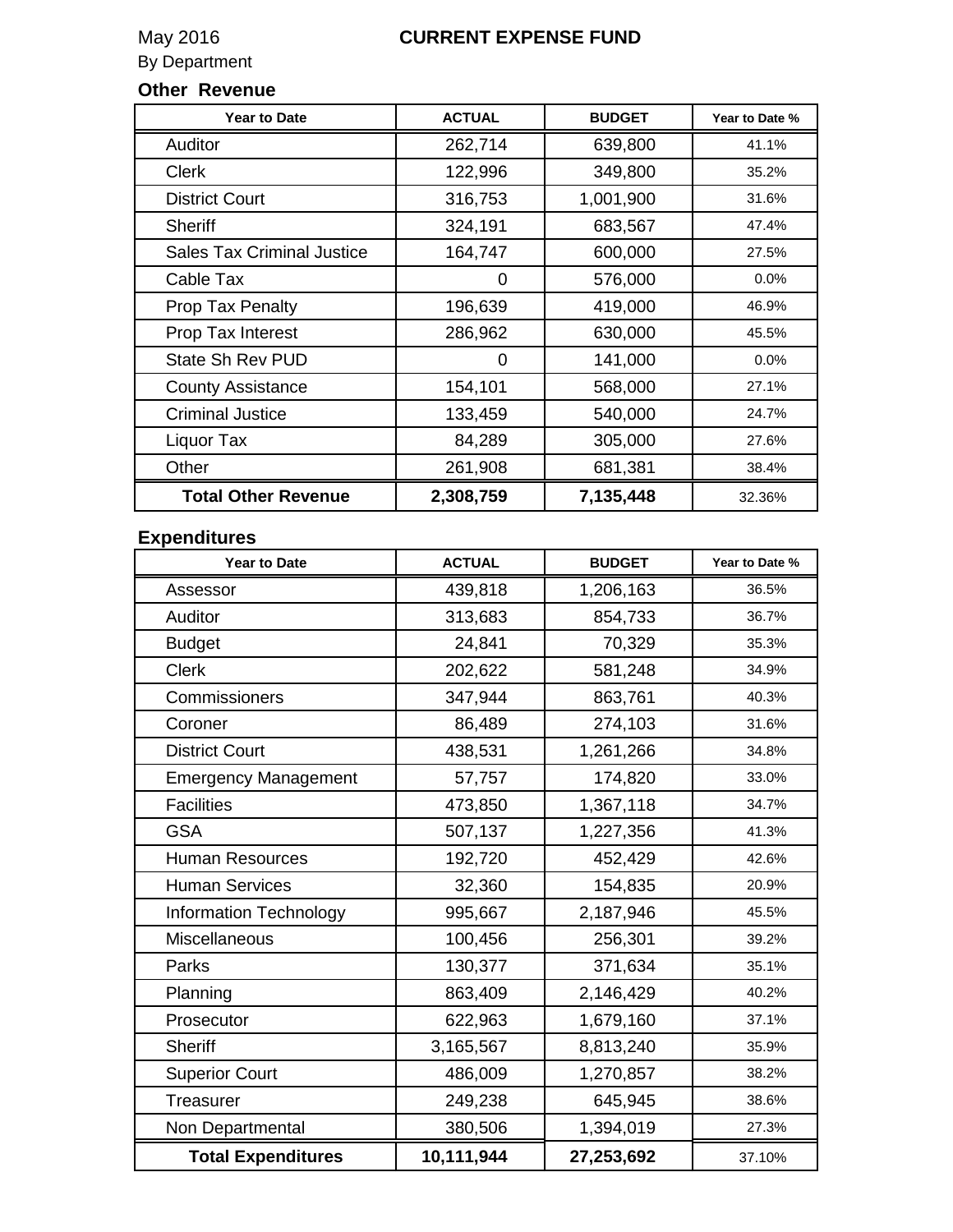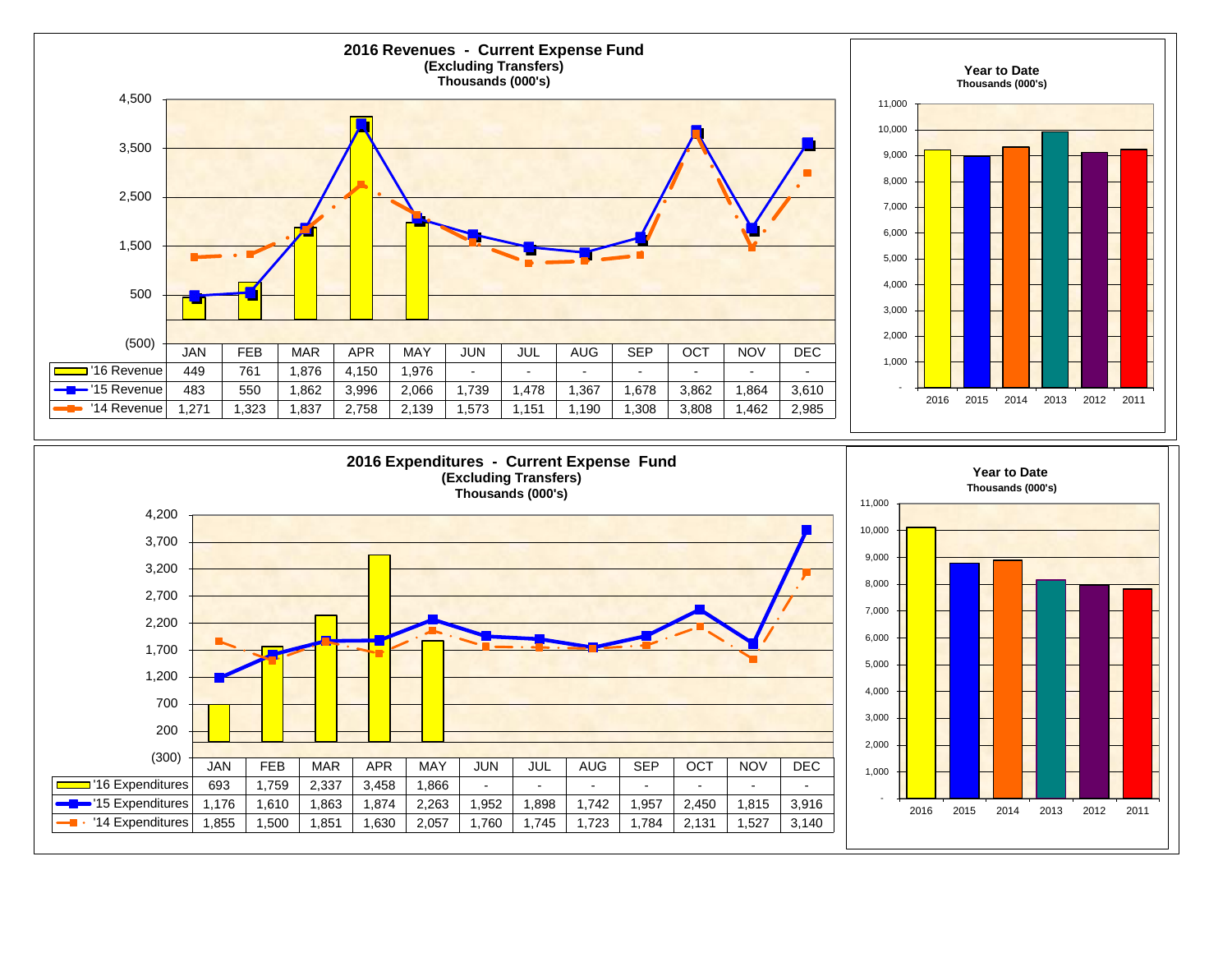## May 2016 **OTHER FUNDS**

**Revenue**

| Year to Date                | <b>Actual Transfers</b> | <b>Actual Revenue</b><br>(Excludes Transfers) | <b>Budget</b><br>(Excludes Transfers) | Year to Date<br>% |
|-----------------------------|-------------------------|-----------------------------------------------|---------------------------------------|-------------------|
| <b>Clean Water Utility</b>  |                         | 862,839                                       | 1,568,436                             | 55.0%             |
| <b>Conservation Futures</b> |                         | 387,521                                       | 1,251,624                             | 31.0%             |
| <b>Health Funds</b>         | 662,667                 | 840,422                                       | 3,057,710                             | 27.5%             |
| Human Services Funds        | 355,215                 | 1,034,837                                     | 3,828,719                             | 27.0%             |
| Juvenile Detention Facility | 300,000                 | 231,873                                       | 999,764                               | 23.2%             |
| <b>Public Works Funds</b>   | 1,282,620               | 8,881,810                                     | 25,825,023                            | 34.4%             |
| <b>REET 1 &amp; 2</b>       |                         | 1,529,544                                     | 3,025,000                             | 50.6%             |
| Solid Waste                 |                         | 2,827,907                                     | 7,948,930                             | 35.6%             |
| <b>Extension Services</b>   | 158,298                 | 83,908                                        | 252,190                               | 33.3%             |
| <b>Insurance Reserve</b>    |                         | 706,450                                       | 926,238                               | 76.3%             |
| Motor Pool                  | 459,264                 | 0                                             | $\Omega$                              | #DIV/0!           |
| Miscellaneous               | 82,210                  | 830,590                                       | 3,269,122                             | 25.4%             |

### **Expenditures**

| Year to Date                | <b>Actual Transfers</b> | <b>Actual Expenditures</b><br>(Excludes Transfers) | <b>Budget</b><br>(Excludes Transfers) | Year to Date<br>% |
|-----------------------------|-------------------------|----------------------------------------------------|---------------------------------------|-------------------|
| <b>Clean Water Utility</b>  | 106,436                 | 237,623                                            | 1,462,000                             | 16.3%             |
| <b>Conservation Futures</b> | 1,360                   | 178,524                                            | 1,250,264                             | 14.3%             |
| <b>Health Funds</b>         | 181,364                 | 1,292,468                                          | 3,539,013                             | 36.5%             |
| Human Services Funds        | 342,625                 | 1,214,140                                          | 3,841,309                             | 31.6%             |
| Juvenile Detention Facility | 64,884                  | 436,310                                            | 1,234,880                             | 35.3%             |
| <b>Public Works Funds</b>   | 2,945,292               | 6,100,595                                          | 24,162,351                            | 25.2%             |
| <b>REET 1 &amp; 2</b>       | 447,672                 | 530,512                                            | 2,577,328                             | 20.6%             |
| Solid Waste                 | 407,823                 | 2,448,963                                          | 7,541,107                             | 32.5%             |
| <b>Extension Services</b>   | 16,156                  | 93,961                                             | 394,332                               | 23.8%             |
| Insurance Reserve           | 65,016                  | 121,125                                            | 861,222                               | 14.1%             |
| Motor Pool                  | 28,264                  | 129,158                                            | 431,000                               | 30.0%             |
| <b>Miscellaneous</b>        | 102,568                 | 1,252,922                                          | 3,248,763                             | 38.6%             |

#### **Grouped Funds**

| Health Funds [Public Health Pooling, Natural Resources, Water Quality (104,165,149)]                                                                                                                                                                                                                                                                                                                                     |
|--------------------------------------------------------------------------------------------------------------------------------------------------------------------------------------------------------------------------------------------------------------------------------------------------------------------------------------------------------------------------------------------------------------------------|
| Human Services Funds [Housing, Homeless Housing, Veterans, Mental Health, Developmental Disabilities, Alcohol Abuse,<br>Therapeutic Sales Tax, Admin (105,106,107,113,114,123,126,129)                                                                                                                                                                                                                                   |
| Public Works Funds [Road, Paths & Trails, Admin, Storm & Surface Water, Capital Drainage, Equipment Rental & Revolving<br>(101,137,139,144,321,501,119,410)                                                                                                                                                                                                                                                              |
| Miscellaneous [Law Library, Elections, Fire Permit, Treasurer & Auditor O&M, Rural County Sales Tax, 2% Hotel/Motel Public<br>Facilities, CASA, Drug Seizure, Anti Profiteering, Enhanced 911, Family Resource Centers, Joint Tourism, Federal Asset<br>Fortfeiture, Trial Court Improvement, Historic Preservation<br>$(103, 111, 115, 116, 118, 121, 124, 130, 131, 133, 136, 140, 141, 142, 143, 146, 147, 157, 180)$ |
|                                                                                                                                                                                                                                                                                                                                                                                                                          |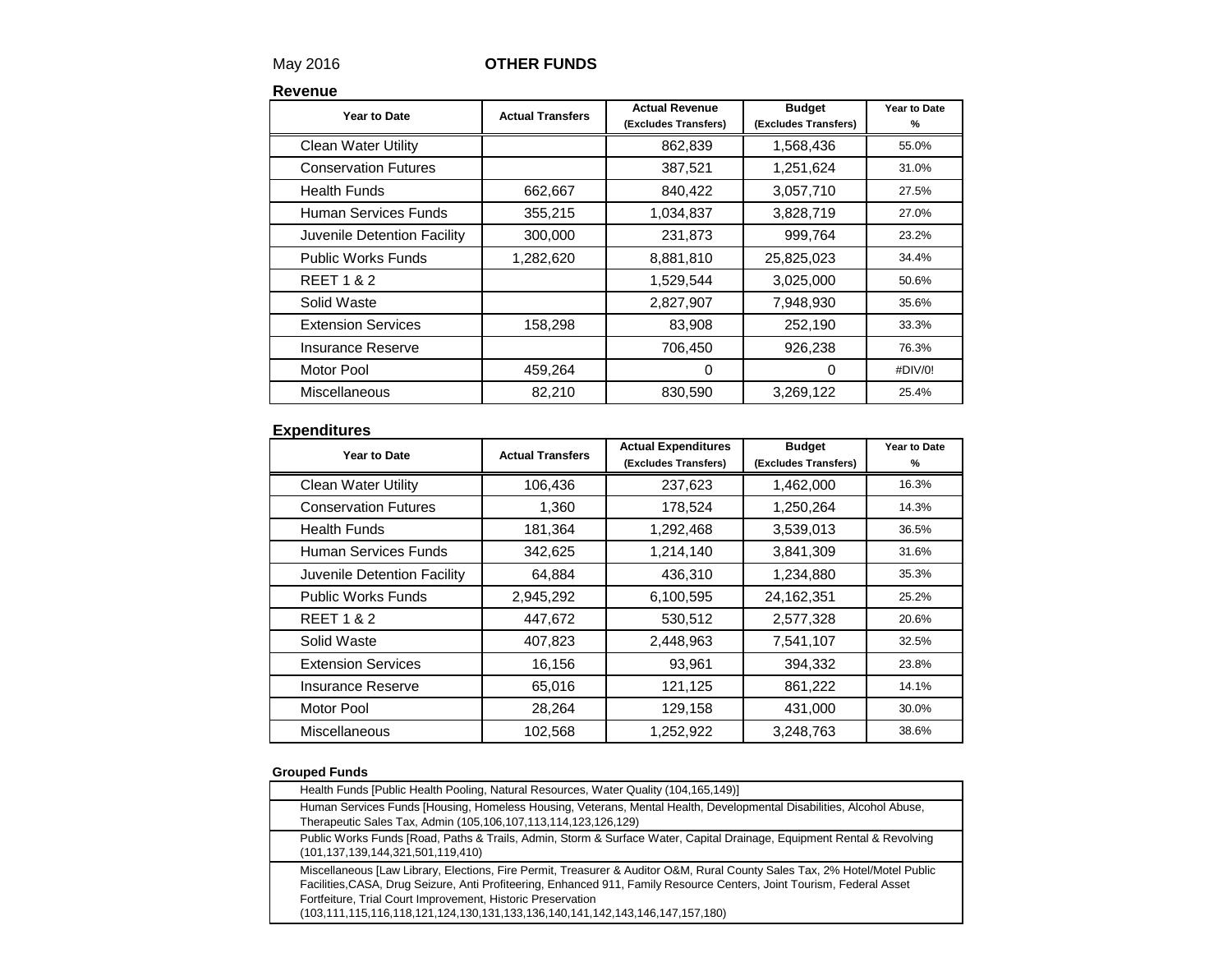| <b>YTD</b><br><b>Group - Description</b><br><b>Budget</b><br><b>Encumbrance</b><br><b>Balance</b><br><b>Actual</b><br>Dept: 11 PUBLIC WORKS<br>Revenue<br>30 USE OF FUND BALANCE/RESERVES<br>10,000.00<br>0.00<br>0.00<br>10,000.00<br>0.00<br>34 CHARGES FOR GOODS & SERVICES<br>27,000.00<br>3,987.31<br>0.00<br>23,012.69<br>14.76<br><b>36 MISCELLANEOUS REVENUES</b><br>5,862.00<br>4,541.85<br>22.52<br>1,320.15<br>0.00<br><b>39 OTHER FINANCING SOURCES</b><br>330,772.00<br>330,772.00<br>0.00<br>0.00<br>100.00<br>89.94<br>373,634.00<br>336,079.46<br>0.00<br>37,554.54<br><b>Revenue Total:</b><br><b>Expenditures</b><br>10 SALARIES<br>0.00<br>120,930.54<br>34.75<br>185,347.00<br>64,416.46<br>15 BENEFITS<br>104,672.00<br>30,968.93<br>0.00<br>73,703.07<br>29.58<br>20 MAINTENANCE & OPERATIONS<br>79,215.00<br>32,342.90<br>46,872.10<br>40.82<br>0.00<br>30 INTERGOVERNMENT<br>1,400.00<br>719.10<br>0.00<br>680.90<br>51.36<br><b>40 CAPITAL</b><br>0.00<br>1,929.13<br>0.00<br>(1,929.13)<br>0.00<br>50 INTERDEPT & TRANSFERS<br>1,000.00<br>0.00<br>1,000.00<br>0.00<br>0.00<br>35.08<br>371,634.00<br>130,376.52<br>0.00<br>241,257.48<br><b>Expenditure Total:</b><br>2,000.00<br>205,702.94<br>0.00<br>(203, 702.94)<br><b>Dept Total:</b><br><b>Dept: 13 HUMAN SERVICES</b><br><b>Expenditures</b><br>20 MAINTENANCE & OPERATIONS<br>154,835.00<br>20.89<br>32,360.49<br>0.00<br>122,474.51<br>6,010.00<br>0.00<br>50 INTERDEPT & TRANSFERS<br>6,010.00<br>0.00<br>100.00<br>122,474.51<br><b>Expenditure Total:</b><br>160,845.00<br>38,370.49<br>23.85<br>0.00<br>(160, 845.00)<br>0.00<br>(38, 370.49)<br>(122, 474.51)<br><b>Dept Total:</b><br>Dept: 20 ASSESSOR<br>Revenue<br>30 USE OF FUND BALANCE/RESERVES<br>0.00<br>0.00<br>0.00<br>0.00<br>0.00<br>21,800.00<br>0.00<br>34 CHARGES FOR GOODS & SERVICES<br>5,072.85<br>16,727.15<br>23.26<br><b>Revenue Total:</b><br>23.26<br>21,800.00<br>0.00<br>16,727.15<br>5,072.85<br><b>Expenditures</b><br>10 SALARIES<br>785,184.00<br>291,032.22<br>0.00<br>494,151.78<br>37.06<br>15 BENEFITS<br>316,979.00<br>115,522.27<br>0.00<br>36.44<br>201,456.73<br>104,000.00<br>29,526.20<br>74,473.80<br>28.39<br>20 MAINTENANCE & OPERATIONS<br>0.00<br>50 INTERDEPT & TRANSFERS<br>3,737.00<br>0.00<br>(3,737.00)<br>0.00<br>$0.00\,$<br>1,206,163.00<br>439,817.69<br>0.00<br>36.46<br><b>Expenditure Total:</b><br>766,345.31<br>(1,184,363.00)<br>(434, 744.84)<br>0.00<br>(749, 618.16)<br><b>Dept Total:</b><br>Dept: 21 AUDITOR<br><b>Revenue</b><br>32 LICENSES & PERMITS<br>4,800.00<br>1,665.00<br>0.00<br>3,135.00<br>34.68<br>34 CHARGES FOR GOODS & SERVICES<br>633,900.00<br>373,139.44<br>41.13<br>260,760.56<br>0.00<br>1,100.00<br>288.34<br>0.00<br>811.66<br>26.21<br><b>36 MISCELLANEOUS REVENUES</b><br><b>Revenue Total:</b><br>639,800.00<br>0.00<br>377,086.10<br>41.06<br>262,713.90<br><b>Expenditures</b><br>10 SALARIES<br>0.00<br>33.42<br>559,012.00<br>186,862.52<br>372,149.48<br>15 BENEFITS<br>38.44<br>218,033.00<br>83,828.44<br>0.00<br>134,204.56<br>20 MAINTENANCE & OPERATIONS<br>75,188.00<br>42,992.48<br>0.00<br>32,195.52<br>57.17<br><b>40 CAPITAL</b><br>2,500.00<br>0.00<br>2,500.00<br>$0.00\,$<br>0.00 |  | <b>Report Date: 05/31/2016</b> |  |         |  |
|------------------------------------------------------------------------------------------------------------------------------------------------------------------------------------------------------------------------------------------------------------------------------------------------------------------------------------------------------------------------------------------------------------------------------------------------------------------------------------------------------------------------------------------------------------------------------------------------------------------------------------------------------------------------------------------------------------------------------------------------------------------------------------------------------------------------------------------------------------------------------------------------------------------------------------------------------------------------------------------------------------------------------------------------------------------------------------------------------------------------------------------------------------------------------------------------------------------------------------------------------------------------------------------------------------------------------------------------------------------------------------------------------------------------------------------------------------------------------------------------------------------------------------------------------------------------------------------------------------------------------------------------------------------------------------------------------------------------------------------------------------------------------------------------------------------------------------------------------------------------------------------------------------------------------------------------------------------------------------------------------------------------------------------------------------------------------------------------------------------------------------------------------------------------------------------------------------------------------------------------------------------------------------------------------------------------------------------------------------------------------------------------------------------------------------------------------------------------------------------------------------------------------------------------------------------------------------------------------------------------------------------------------------------------------------------------------------------------------------------------------------------------------------------------------------------------------------------------------------------------------------------------------------------------------------------------------------------------------------------------------------------------------------------------------------------------------------------------------------------------------------------------------------------------------------------------------------------------------------------|--|--------------------------------|--|---------|--|
|                                                                                                                                                                                                                                                                                                                                                                                                                                                                                                                                                                                                                                                                                                                                                                                                                                                                                                                                                                                                                                                                                                                                                                                                                                                                                                                                                                                                                                                                                                                                                                                                                                                                                                                                                                                                                                                                                                                                                                                                                                                                                                                                                                                                                                                                                                                                                                                                                                                                                                                                                                                                                                                                                                                                                                                                                                                                                                                                                                                                                                                                                                                                                                                                                                          |  |                                |  | Percent |  |
|                                                                                                                                                                                                                                                                                                                                                                                                                                                                                                                                                                                                                                                                                                                                                                                                                                                                                                                                                                                                                                                                                                                                                                                                                                                                                                                                                                                                                                                                                                                                                                                                                                                                                                                                                                                                                                                                                                                                                                                                                                                                                                                                                                                                                                                                                                                                                                                                                                                                                                                                                                                                                                                                                                                                                                                                                                                                                                                                                                                                                                                                                                                                                                                                                                          |  |                                |  |         |  |
|                                                                                                                                                                                                                                                                                                                                                                                                                                                                                                                                                                                                                                                                                                                                                                                                                                                                                                                                                                                                                                                                                                                                                                                                                                                                                                                                                                                                                                                                                                                                                                                                                                                                                                                                                                                                                                                                                                                                                                                                                                                                                                                                                                                                                                                                                                                                                                                                                                                                                                                                                                                                                                                                                                                                                                                                                                                                                                                                                                                                                                                                                                                                                                                                                                          |  |                                |  |         |  |
|                                                                                                                                                                                                                                                                                                                                                                                                                                                                                                                                                                                                                                                                                                                                                                                                                                                                                                                                                                                                                                                                                                                                                                                                                                                                                                                                                                                                                                                                                                                                                                                                                                                                                                                                                                                                                                                                                                                                                                                                                                                                                                                                                                                                                                                                                                                                                                                                                                                                                                                                                                                                                                                                                                                                                                                                                                                                                                                                                                                                                                                                                                                                                                                                                                          |  |                                |  |         |  |
|                                                                                                                                                                                                                                                                                                                                                                                                                                                                                                                                                                                                                                                                                                                                                                                                                                                                                                                                                                                                                                                                                                                                                                                                                                                                                                                                                                                                                                                                                                                                                                                                                                                                                                                                                                                                                                                                                                                                                                                                                                                                                                                                                                                                                                                                                                                                                                                                                                                                                                                                                                                                                                                                                                                                                                                                                                                                                                                                                                                                                                                                                                                                                                                                                                          |  |                                |  |         |  |
|                                                                                                                                                                                                                                                                                                                                                                                                                                                                                                                                                                                                                                                                                                                                                                                                                                                                                                                                                                                                                                                                                                                                                                                                                                                                                                                                                                                                                                                                                                                                                                                                                                                                                                                                                                                                                                                                                                                                                                                                                                                                                                                                                                                                                                                                                                                                                                                                                                                                                                                                                                                                                                                                                                                                                                                                                                                                                                                                                                                                                                                                                                                                                                                                                                          |  |                                |  |         |  |
|                                                                                                                                                                                                                                                                                                                                                                                                                                                                                                                                                                                                                                                                                                                                                                                                                                                                                                                                                                                                                                                                                                                                                                                                                                                                                                                                                                                                                                                                                                                                                                                                                                                                                                                                                                                                                                                                                                                                                                                                                                                                                                                                                                                                                                                                                                                                                                                                                                                                                                                                                                                                                                                                                                                                                                                                                                                                                                                                                                                                                                                                                                                                                                                                                                          |  |                                |  |         |  |
|                                                                                                                                                                                                                                                                                                                                                                                                                                                                                                                                                                                                                                                                                                                                                                                                                                                                                                                                                                                                                                                                                                                                                                                                                                                                                                                                                                                                                                                                                                                                                                                                                                                                                                                                                                                                                                                                                                                                                                                                                                                                                                                                                                                                                                                                                                                                                                                                                                                                                                                                                                                                                                                                                                                                                                                                                                                                                                                                                                                                                                                                                                                                                                                                                                          |  |                                |  |         |  |
|                                                                                                                                                                                                                                                                                                                                                                                                                                                                                                                                                                                                                                                                                                                                                                                                                                                                                                                                                                                                                                                                                                                                                                                                                                                                                                                                                                                                                                                                                                                                                                                                                                                                                                                                                                                                                                                                                                                                                                                                                                                                                                                                                                                                                                                                                                                                                                                                                                                                                                                                                                                                                                                                                                                                                                                                                                                                                                                                                                                                                                                                                                                                                                                                                                          |  |                                |  |         |  |
|                                                                                                                                                                                                                                                                                                                                                                                                                                                                                                                                                                                                                                                                                                                                                                                                                                                                                                                                                                                                                                                                                                                                                                                                                                                                                                                                                                                                                                                                                                                                                                                                                                                                                                                                                                                                                                                                                                                                                                                                                                                                                                                                                                                                                                                                                                                                                                                                                                                                                                                                                                                                                                                                                                                                                                                                                                                                                                                                                                                                                                                                                                                                                                                                                                          |  |                                |  |         |  |
|                                                                                                                                                                                                                                                                                                                                                                                                                                                                                                                                                                                                                                                                                                                                                                                                                                                                                                                                                                                                                                                                                                                                                                                                                                                                                                                                                                                                                                                                                                                                                                                                                                                                                                                                                                                                                                                                                                                                                                                                                                                                                                                                                                                                                                                                                                                                                                                                                                                                                                                                                                                                                                                                                                                                                                                                                                                                                                                                                                                                                                                                                                                                                                                                                                          |  |                                |  |         |  |
|                                                                                                                                                                                                                                                                                                                                                                                                                                                                                                                                                                                                                                                                                                                                                                                                                                                                                                                                                                                                                                                                                                                                                                                                                                                                                                                                                                                                                                                                                                                                                                                                                                                                                                                                                                                                                                                                                                                                                                                                                                                                                                                                                                                                                                                                                                                                                                                                                                                                                                                                                                                                                                                                                                                                                                                                                                                                                                                                                                                                                                                                                                                                                                                                                                          |  |                                |  |         |  |
|                                                                                                                                                                                                                                                                                                                                                                                                                                                                                                                                                                                                                                                                                                                                                                                                                                                                                                                                                                                                                                                                                                                                                                                                                                                                                                                                                                                                                                                                                                                                                                                                                                                                                                                                                                                                                                                                                                                                                                                                                                                                                                                                                                                                                                                                                                                                                                                                                                                                                                                                                                                                                                                                                                                                                                                                                                                                                                                                                                                                                                                                                                                                                                                                                                          |  |                                |  |         |  |
|                                                                                                                                                                                                                                                                                                                                                                                                                                                                                                                                                                                                                                                                                                                                                                                                                                                                                                                                                                                                                                                                                                                                                                                                                                                                                                                                                                                                                                                                                                                                                                                                                                                                                                                                                                                                                                                                                                                                                                                                                                                                                                                                                                                                                                                                                                                                                                                                                                                                                                                                                                                                                                                                                                                                                                                                                                                                                                                                                                                                                                                                                                                                                                                                                                          |  |                                |  |         |  |
|                                                                                                                                                                                                                                                                                                                                                                                                                                                                                                                                                                                                                                                                                                                                                                                                                                                                                                                                                                                                                                                                                                                                                                                                                                                                                                                                                                                                                                                                                                                                                                                                                                                                                                                                                                                                                                                                                                                                                                                                                                                                                                                                                                                                                                                                                                                                                                                                                                                                                                                                                                                                                                                                                                                                                                                                                                                                                                                                                                                                                                                                                                                                                                                                                                          |  |                                |  |         |  |
|                                                                                                                                                                                                                                                                                                                                                                                                                                                                                                                                                                                                                                                                                                                                                                                                                                                                                                                                                                                                                                                                                                                                                                                                                                                                                                                                                                                                                                                                                                                                                                                                                                                                                                                                                                                                                                                                                                                                                                                                                                                                                                                                                                                                                                                                                                                                                                                                                                                                                                                                                                                                                                                                                                                                                                                                                                                                                                                                                                                                                                                                                                                                                                                                                                          |  |                                |  |         |  |
|                                                                                                                                                                                                                                                                                                                                                                                                                                                                                                                                                                                                                                                                                                                                                                                                                                                                                                                                                                                                                                                                                                                                                                                                                                                                                                                                                                                                                                                                                                                                                                                                                                                                                                                                                                                                                                                                                                                                                                                                                                                                                                                                                                                                                                                                                                                                                                                                                                                                                                                                                                                                                                                                                                                                                                                                                                                                                                                                                                                                                                                                                                                                                                                                                                          |  |                                |  |         |  |
|                                                                                                                                                                                                                                                                                                                                                                                                                                                                                                                                                                                                                                                                                                                                                                                                                                                                                                                                                                                                                                                                                                                                                                                                                                                                                                                                                                                                                                                                                                                                                                                                                                                                                                                                                                                                                                                                                                                                                                                                                                                                                                                                                                                                                                                                                                                                                                                                                                                                                                                                                                                                                                                                                                                                                                                                                                                                                                                                                                                                                                                                                                                                                                                                                                          |  |                                |  |         |  |
|                                                                                                                                                                                                                                                                                                                                                                                                                                                                                                                                                                                                                                                                                                                                                                                                                                                                                                                                                                                                                                                                                                                                                                                                                                                                                                                                                                                                                                                                                                                                                                                                                                                                                                                                                                                                                                                                                                                                                                                                                                                                                                                                                                                                                                                                                                                                                                                                                                                                                                                                                                                                                                                                                                                                                                                                                                                                                                                                                                                                                                                                                                                                                                                                                                          |  |                                |  |         |  |
|                                                                                                                                                                                                                                                                                                                                                                                                                                                                                                                                                                                                                                                                                                                                                                                                                                                                                                                                                                                                                                                                                                                                                                                                                                                                                                                                                                                                                                                                                                                                                                                                                                                                                                                                                                                                                                                                                                                                                                                                                                                                                                                                                                                                                                                                                                                                                                                                                                                                                                                                                                                                                                                                                                                                                                                                                                                                                                                                                                                                                                                                                                                                                                                                                                          |  |                                |  |         |  |
|                                                                                                                                                                                                                                                                                                                                                                                                                                                                                                                                                                                                                                                                                                                                                                                                                                                                                                                                                                                                                                                                                                                                                                                                                                                                                                                                                                                                                                                                                                                                                                                                                                                                                                                                                                                                                                                                                                                                                                                                                                                                                                                                                                                                                                                                                                                                                                                                                                                                                                                                                                                                                                                                                                                                                                                                                                                                                                                                                                                                                                                                                                                                                                                                                                          |  |                                |  |         |  |
|                                                                                                                                                                                                                                                                                                                                                                                                                                                                                                                                                                                                                                                                                                                                                                                                                                                                                                                                                                                                                                                                                                                                                                                                                                                                                                                                                                                                                                                                                                                                                                                                                                                                                                                                                                                                                                                                                                                                                                                                                                                                                                                                                                                                                                                                                                                                                                                                                                                                                                                                                                                                                                                                                                                                                                                                                                                                                                                                                                                                                                                                                                                                                                                                                                          |  |                                |  |         |  |
|                                                                                                                                                                                                                                                                                                                                                                                                                                                                                                                                                                                                                                                                                                                                                                                                                                                                                                                                                                                                                                                                                                                                                                                                                                                                                                                                                                                                                                                                                                                                                                                                                                                                                                                                                                                                                                                                                                                                                                                                                                                                                                                                                                                                                                                                                                                                                                                                                                                                                                                                                                                                                                                                                                                                                                                                                                                                                                                                                                                                                                                                                                                                                                                                                                          |  |                                |  |         |  |
|                                                                                                                                                                                                                                                                                                                                                                                                                                                                                                                                                                                                                                                                                                                                                                                                                                                                                                                                                                                                                                                                                                                                                                                                                                                                                                                                                                                                                                                                                                                                                                                                                                                                                                                                                                                                                                                                                                                                                                                                                                                                                                                                                                                                                                                                                                                                                                                                                                                                                                                                                                                                                                                                                                                                                                                                                                                                                                                                                                                                                                                                                                                                                                                                                                          |  |                                |  |         |  |
|                                                                                                                                                                                                                                                                                                                                                                                                                                                                                                                                                                                                                                                                                                                                                                                                                                                                                                                                                                                                                                                                                                                                                                                                                                                                                                                                                                                                                                                                                                                                                                                                                                                                                                                                                                                                                                                                                                                                                                                                                                                                                                                                                                                                                                                                                                                                                                                                                                                                                                                                                                                                                                                                                                                                                                                                                                                                                                                                                                                                                                                                                                                                                                                                                                          |  |                                |  |         |  |
|                                                                                                                                                                                                                                                                                                                                                                                                                                                                                                                                                                                                                                                                                                                                                                                                                                                                                                                                                                                                                                                                                                                                                                                                                                                                                                                                                                                                                                                                                                                                                                                                                                                                                                                                                                                                                                                                                                                                                                                                                                                                                                                                                                                                                                                                                                                                                                                                                                                                                                                                                                                                                                                                                                                                                                                                                                                                                                                                                                                                                                                                                                                                                                                                                                          |  |                                |  |         |  |
|                                                                                                                                                                                                                                                                                                                                                                                                                                                                                                                                                                                                                                                                                                                                                                                                                                                                                                                                                                                                                                                                                                                                                                                                                                                                                                                                                                                                                                                                                                                                                                                                                                                                                                                                                                                                                                                                                                                                                                                                                                                                                                                                                                                                                                                                                                                                                                                                                                                                                                                                                                                                                                                                                                                                                                                                                                                                                                                                                                                                                                                                                                                                                                                                                                          |  |                                |  |         |  |
|                                                                                                                                                                                                                                                                                                                                                                                                                                                                                                                                                                                                                                                                                                                                                                                                                                                                                                                                                                                                                                                                                                                                                                                                                                                                                                                                                                                                                                                                                                                                                                                                                                                                                                                                                                                                                                                                                                                                                                                                                                                                                                                                                                                                                                                                                                                                                                                                                                                                                                                                                                                                                                                                                                                                                                                                                                                                                                                                                                                                                                                                                                                                                                                                                                          |  |                                |  |         |  |
|                                                                                                                                                                                                                                                                                                                                                                                                                                                                                                                                                                                                                                                                                                                                                                                                                                                                                                                                                                                                                                                                                                                                                                                                                                                                                                                                                                                                                                                                                                                                                                                                                                                                                                                                                                                                                                                                                                                                                                                                                                                                                                                                                                                                                                                                                                                                                                                                                                                                                                                                                                                                                                                                                                                                                                                                                                                                                                                                                                                                                                                                                                                                                                                                                                          |  |                                |  |         |  |
|                                                                                                                                                                                                                                                                                                                                                                                                                                                                                                                                                                                                                                                                                                                                                                                                                                                                                                                                                                                                                                                                                                                                                                                                                                                                                                                                                                                                                                                                                                                                                                                                                                                                                                                                                                                                                                                                                                                                                                                                                                                                                                                                                                                                                                                                                                                                                                                                                                                                                                                                                                                                                                                                                                                                                                                                                                                                                                                                                                                                                                                                                                                                                                                                                                          |  |                                |  |         |  |
|                                                                                                                                                                                                                                                                                                                                                                                                                                                                                                                                                                                                                                                                                                                                                                                                                                                                                                                                                                                                                                                                                                                                                                                                                                                                                                                                                                                                                                                                                                                                                                                                                                                                                                                                                                                                                                                                                                                                                                                                                                                                                                                                                                                                                                                                                                                                                                                                                                                                                                                                                                                                                                                                                                                                                                                                                                                                                                                                                                                                                                                                                                                                                                                                                                          |  |                                |  |         |  |
|                                                                                                                                                                                                                                                                                                                                                                                                                                                                                                                                                                                                                                                                                                                                                                                                                                                                                                                                                                                                                                                                                                                                                                                                                                                                                                                                                                                                                                                                                                                                                                                                                                                                                                                                                                                                                                                                                                                                                                                                                                                                                                                                                                                                                                                                                                                                                                                                                                                                                                                                                                                                                                                                                                                                                                                                                                                                                                                                                                                                                                                                                                                                                                                                                                          |  |                                |  |         |  |
|                                                                                                                                                                                                                                                                                                                                                                                                                                                                                                                                                                                                                                                                                                                                                                                                                                                                                                                                                                                                                                                                                                                                                                                                                                                                                                                                                                                                                                                                                                                                                                                                                                                                                                                                                                                                                                                                                                                                                                                                                                                                                                                                                                                                                                                                                                                                                                                                                                                                                                                                                                                                                                                                                                                                                                                                                                                                                                                                                                                                                                                                                                                                                                                                                                          |  |                                |  |         |  |
|                                                                                                                                                                                                                                                                                                                                                                                                                                                                                                                                                                                                                                                                                                                                                                                                                                                                                                                                                                                                                                                                                                                                                                                                                                                                                                                                                                                                                                                                                                                                                                                                                                                                                                                                                                                                                                                                                                                                                                                                                                                                                                                                                                                                                                                                                                                                                                                                                                                                                                                                                                                                                                                                                                                                                                                                                                                                                                                                                                                                                                                                                                                                                                                                                                          |  |                                |  |         |  |
|                                                                                                                                                                                                                                                                                                                                                                                                                                                                                                                                                                                                                                                                                                                                                                                                                                                                                                                                                                                                                                                                                                                                                                                                                                                                                                                                                                                                                                                                                                                                                                                                                                                                                                                                                                                                                                                                                                                                                                                                                                                                                                                                                                                                                                                                                                                                                                                                                                                                                                                                                                                                                                                                                                                                                                                                                                                                                                                                                                                                                                                                                                                                                                                                                                          |  |                                |  |         |  |
|                                                                                                                                                                                                                                                                                                                                                                                                                                                                                                                                                                                                                                                                                                                                                                                                                                                                                                                                                                                                                                                                                                                                                                                                                                                                                                                                                                                                                                                                                                                                                                                                                                                                                                                                                                                                                                                                                                                                                                                                                                                                                                                                                                                                                                                                                                                                                                                                                                                                                                                                                                                                                                                                                                                                                                                                                                                                                                                                                                                                                                                                                                                                                                                                                                          |  |                                |  |         |  |
|                                                                                                                                                                                                                                                                                                                                                                                                                                                                                                                                                                                                                                                                                                                                                                                                                                                                                                                                                                                                                                                                                                                                                                                                                                                                                                                                                                                                                                                                                                                                                                                                                                                                                                                                                                                                                                                                                                                                                                                                                                                                                                                                                                                                                                                                                                                                                                                                                                                                                                                                                                                                                                                                                                                                                                                                                                                                                                                                                                                                                                                                                                                                                                                                                                          |  |                                |  |         |  |
|                                                                                                                                                                                                                                                                                                                                                                                                                                                                                                                                                                                                                                                                                                                                                                                                                                                                                                                                                                                                                                                                                                                                                                                                                                                                                                                                                                                                                                                                                                                                                                                                                                                                                                                                                                                                                                                                                                                                                                                                                                                                                                                                                                                                                                                                                                                                                                                                                                                                                                                                                                                                                                                                                                                                                                                                                                                                                                                                                                                                                                                                                                                                                                                                                                          |  |                                |  |         |  |
|                                                                                                                                                                                                                                                                                                                                                                                                                                                                                                                                                                                                                                                                                                                                                                                                                                                                                                                                                                                                                                                                                                                                                                                                                                                                                                                                                                                                                                                                                                                                                                                                                                                                                                                                                                                                                                                                                                                                                                                                                                                                                                                                                                                                                                                                                                                                                                                                                                                                                                                                                                                                                                                                                                                                                                                                                                                                                                                                                                                                                                                                                                                                                                                                                                          |  |                                |  |         |  |
|                                                                                                                                                                                                                                                                                                                                                                                                                                                                                                                                                                                                                                                                                                                                                                                                                                                                                                                                                                                                                                                                                                                                                                                                                                                                                                                                                                                                                                                                                                                                                                                                                                                                                                                                                                                                                                                                                                                                                                                                                                                                                                                                                                                                                                                                                                                                                                                                                                                                                                                                                                                                                                                                                                                                                                                                                                                                                                                                                                                                                                                                                                                                                                                                                                          |  |                                |  |         |  |
|                                                                                                                                                                                                                                                                                                                                                                                                                                                                                                                                                                                                                                                                                                                                                                                                                                                                                                                                                                                                                                                                                                                                                                                                                                                                                                                                                                                                                                                                                                                                                                                                                                                                                                                                                                                                                                                                                                                                                                                                                                                                                                                                                                                                                                                                                                                                                                                                                                                                                                                                                                                                                                                                                                                                                                                                                                                                                                                                                                                                                                                                                                                                                                                                                                          |  |                                |  |         |  |
|                                                                                                                                                                                                                                                                                                                                                                                                                                                                                                                                                                                                                                                                                                                                                                                                                                                                                                                                                                                                                                                                                                                                                                                                                                                                                                                                                                                                                                                                                                                                                                                                                                                                                                                                                                                                                                                                                                                                                                                                                                                                                                                                                                                                                                                                                                                                                                                                                                                                                                                                                                                                                                                                                                                                                                                                                                                                                                                                                                                                                                                                                                                                                                                                                                          |  |                                |  |         |  |
|                                                                                                                                                                                                                                                                                                                                                                                                                                                                                                                                                                                                                                                                                                                                                                                                                                                                                                                                                                                                                                                                                                                                                                                                                                                                                                                                                                                                                                                                                                                                                                                                                                                                                                                                                                                                                                                                                                                                                                                                                                                                                                                                                                                                                                                                                                                                                                                                                                                                                                                                                                                                                                                                                                                                                                                                                                                                                                                                                                                                                                                                                                                                                                                                                                          |  |                                |  |         |  |

**User:** 12380 - BARTRAM, JERRI A

**Page**

**Current Date:** 06/10/2016 **Current Time:** 12:34:52

**Report:** GL5000EM\_SUM\_DEPT - GL501: Budget to Actual - Depa 1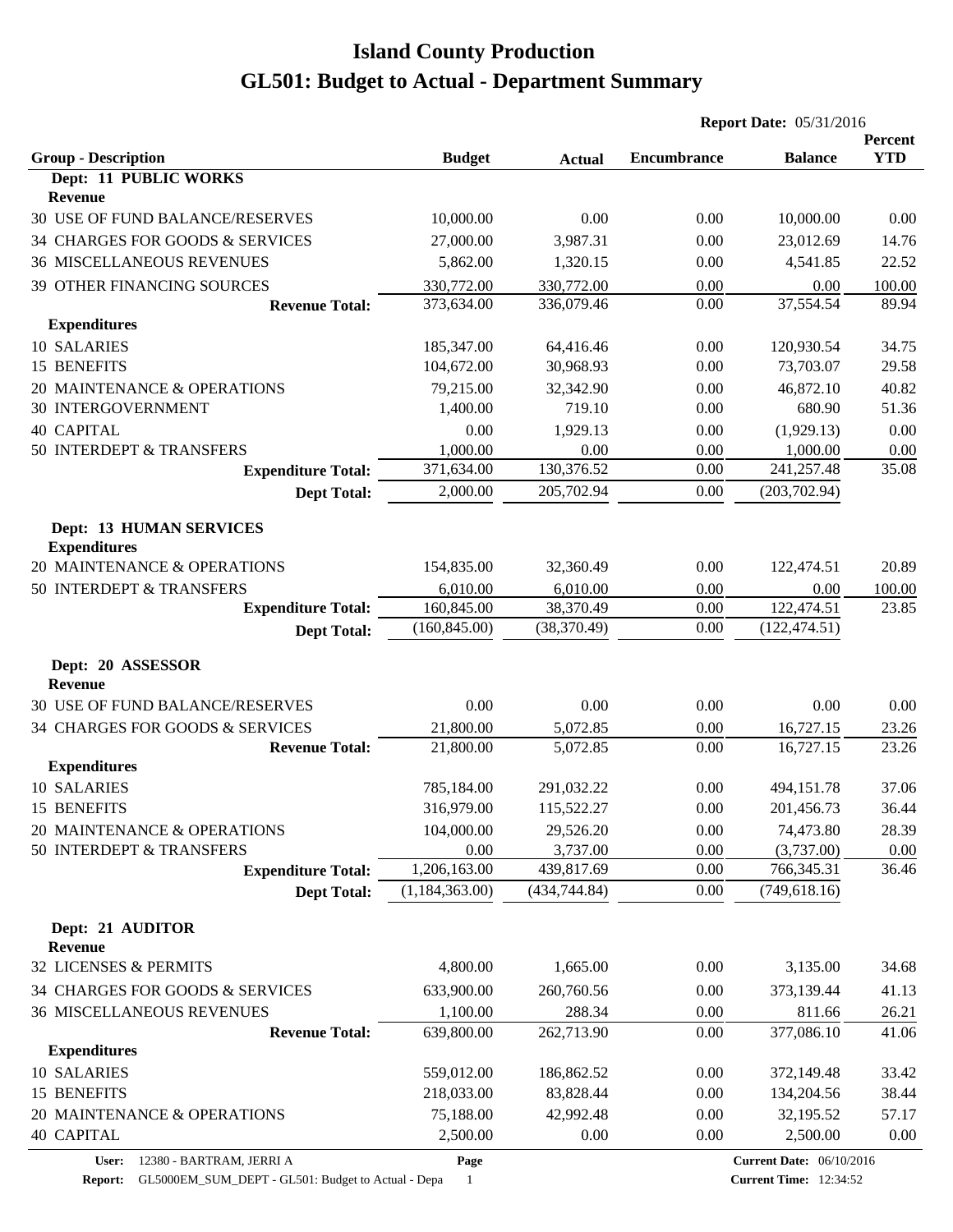|                                                     |                          |                         | <b>Report Date: 05/31/2016</b> |                                 |                       |
|-----------------------------------------------------|--------------------------|-------------------------|--------------------------------|---------------------------------|-----------------------|
| <b>Group - Description</b>                          | <b>Budget</b>            | <b>Actual</b>           | <b>Encumbrance</b>             | <b>Balance</b>                  | Percent<br><b>YTD</b> |
| <b>Expenditure Total:</b>                           | 854,733.00               | 313,683.44              | 0.00                           | 541,049.56                      | 36.69                 |
| <b>Dept Total:</b>                                  | (214, 933.00)            | (50,969.54)             | 0.00                           | (163,963.46)                    |                       |
| Dept: 24 CLERK<br><b>Revenue</b>                    |                          |                         |                                |                                 |                       |
| 33 INTERGOVERMENTAL REVENUES                        | 49,800.00                | 15,583.00               | 0.00                           | 34,217.00                       | 31.29                 |
| 34 CHARGES FOR GOODS & SERVICES                     | 250,000.00               | 91,232.42               | 0.00                           | 158,767.58                      | 36.49                 |
| <b>35 FINES &amp; PENALTIES</b>                     | 79,900.00                | 28,507.67               | 0.00                           | 51,392.33                       | 35.67                 |
| <b>36 MISCELLANEOUS REVENUES</b>                    | 12,100.00                | 2,536.11                | 0.00                           | 9,563.89                        | 20.95                 |
|                                                     | 9,000.00                 |                         | 0.00                           | 0.00                            | 100.00                |
| 39 OTHER FINANCING SOURCES<br><b>Revenue Total:</b> | 400,800.00               | 9,000.00<br>146,859.20  | 0.00                           | 253,940.80                      | 36.64                 |
| <b>Expenditures</b>                                 |                          |                         |                                |                                 |                       |
| 10 SALARIES                                         | 397,601.00               | 143,690.67              | 0.00                           | 253,910.33                      | 36.13                 |
| 15 BENEFITS                                         | 144,647.00               | 49,772.68               | 0.00                           | 94,874.32                       | 34.40                 |
| 20 MAINTENANCE & OPERATIONS                         | 39,000.00                | 9,158.57                | 0.00                           | 29,841.43                       | 23.48                 |
| <b>Expenditure Total:</b>                           | 581,248.00               | 202,621.92              | 0.00                           | 378,626.08                      | 34.85                 |
| <b>Dept Total:</b>                                  | (180, 448.00)            | (55,762.72)             | 0.00                           | (124, 685.28)                   |                       |
| Dept: 25 COMMISSIONERS                              |                          |                         |                                |                                 |                       |
| <b>Revenue</b>                                      |                          |                         |                                |                                 |                       |
| 34 CHARGES FOR GOODS & SERVICES                     | 0.00                     | 4.75                    | 0.00                           | (4.75)                          | 0.00                  |
| <b>Revenue Total:</b>                               | 0.00                     | 4.75                    | 0.00                           | (4.75)                          | 0.00                  |
| <b>Expenditures</b>                                 |                          |                         |                                |                                 |                       |
| 10 SALARIES                                         | 412,778.00               | 153,484.58              | 0.00                           | 259,293.42                      | 37.18                 |
| <b>15 BENEFITS</b>                                  | 142,683.00               | 50,362.26               | 0.00                           | 92,320.74                       | 35.29                 |
| 20 MAINTENANCE & OPERATIONS                         | 308,300.00               | 144,097.28              | 0.00                           | 164,202.72                      | 46.73                 |
| <b>Expenditure Total:</b>                           | 863,761.00               | 347,944.12              | 0.00                           | 515,816.88                      | 40.28                 |
| <b>Dept Total:</b>                                  | (863,761.00)             | (347, 939.37)           | 0.00                           | (515, 821.63)                   |                       |
| Dept: 26 INFORMATION TECHNOLOGY<br><b>Revenue</b>   |                          |                         |                                |                                 |                       |
| 30 USE OF FUND BALANCE/RESERVES                     | 0.00                     | 0.00                    | 0.00                           | 0.00                            | 0.00                  |
| 34 CHARGES FOR GOODS & SERVICES                     | 94,000.00                | 0.00                    | 0.00                           | 94,000.00                       | 0.00                  |
| <b>Revenue Total:</b>                               | 94,000.00                | 0.00                    | 0.00                           | 94,000.00                       | 0.00                  |
| <b>Expenditures</b>                                 |                          |                         |                                |                                 |                       |
| 10 SALARIES<br>15 BENEFITS                          | 537,123.00<br>235,353.00 | 199,551.99<br>84,258.41 | 0.00<br>0.00                   | 337,571.01                      | 37.15                 |
|                                                     |                          | 222,530.04              |                                | 151,094.59                      | 35.80                 |
| 20 MAINTENANCE & OPERATIONS<br><b>40 CAPITAL</b>    | 624,360.00<br>719,500.00 | 489,326.91              | 0.00<br>0.00                   | 401,829.96<br>230,173.09        | 35.64<br>68.00        |
| 50 INTERDEPT & TRANSFERS                            | 71,610.00                | 0.00                    | 0.00                           |                                 | 0.00                  |
| <b>Expenditure Total:</b>                           | 2,187,946.00             | 995,667.35              | 0.00                           | 71,610.00<br>1,192,278.65       | 45.50                 |
| <b>Dept Total:</b>                                  | (2,093,946.00)           | (995, 667.35)           | $0.00\,$                       | (1,098,278.65)                  |                       |
| Dept: 27 CORONER                                    |                          |                         |                                |                                 |                       |
| <b>Revenue</b>                                      |                          |                         |                                |                                 |                       |
| 33 INTERGOVERMENTAL REVENUES                        | 50,000.00                | 0.00                    | 0.00                           | 50,000.00                       | 0.00                  |
| <b>Revenue Total:</b><br><b>Expenditures</b>        | 50,000.00                | 0.00                    | 0.00                           | 50,000.00                       | 0.00                  |
| User: 12380 - BARTRAM, JERRI A                      | Page                     |                         |                                | <b>Current Date: 06/10/2016</b> |                       |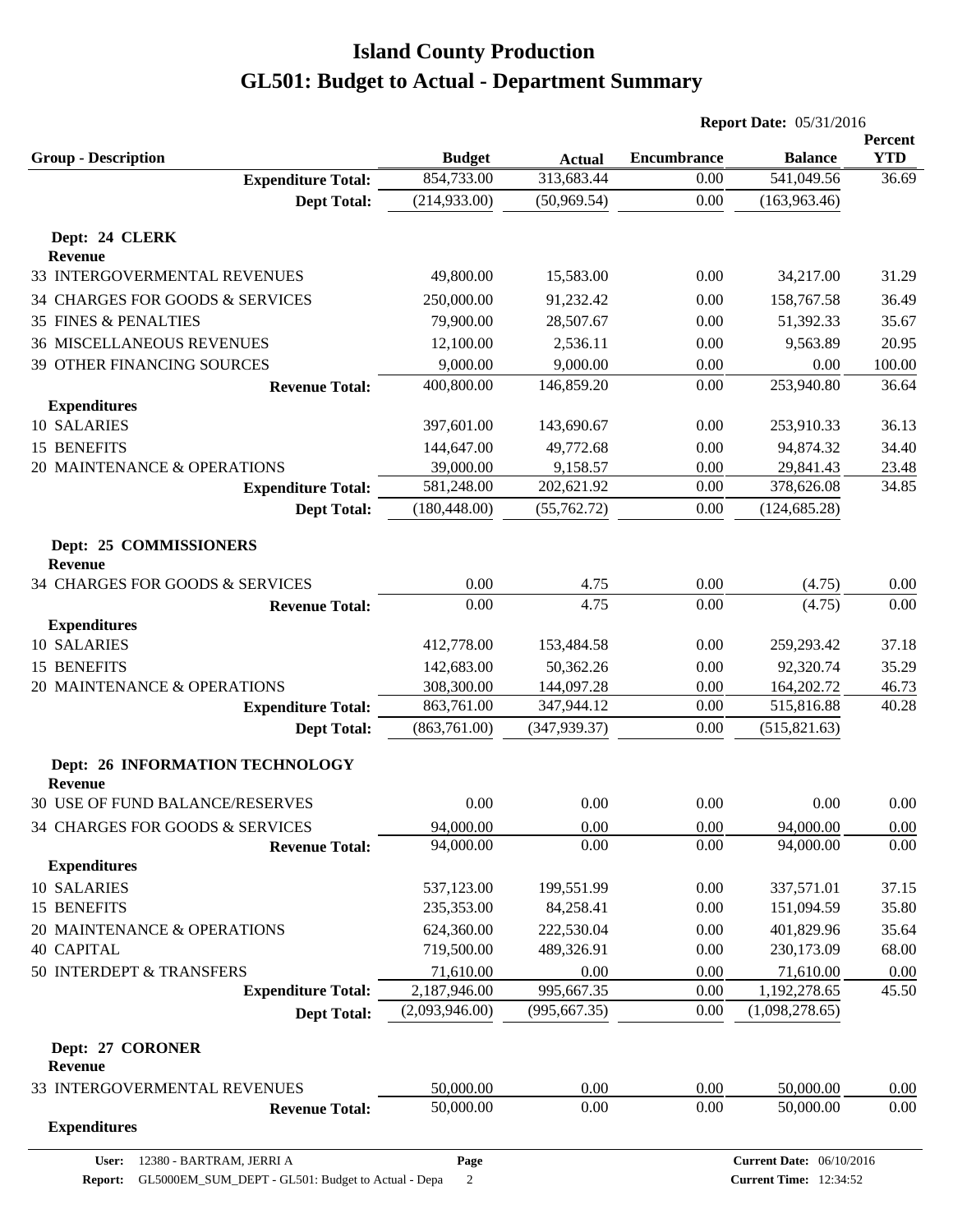|                                           |                |               | <b>Report Date: 05/31/2016</b> |                |                       |
|-------------------------------------------|----------------|---------------|--------------------------------|----------------|-----------------------|
| <b>Group - Description</b>                | <b>Budget</b>  | <b>Actual</b> | <b>Encumbrance</b>             | <b>Balance</b> | Percent<br><b>YTD</b> |
| 10 SALARIES                               | 122,450.00     | 50,936.42     | 0.00                           | 71,513.58      | 41.59                 |
| 15 BENEFITS                               | 44,153.00      | 16,293.82     | 0.00                           | 27,859.18      | 36.90                 |
| 20 MAINTENANCE & OPERATIONS               | 102,500.00     | 19,259.01     | 0.00                           | 83,240.99      | 18.78                 |
| <b>40 CAPITAL</b>                         | 5,000.00       | 0.00          | 0.00                           | 5,000.00       | 0.00                  |
| <b>Expenditure Total:</b>                 | 274,103.00     | 86,489.25     | 0.00                           | 187,613.75     | 31.55                 |
| <b>Dept Total:</b>                        | (224, 103.00)  | (86, 489.25)  | 0.00                           | (137, 613.75)  |                       |
| Dept: 28 FACILITIES MANAGEMENT<br>Revenue |                |               |                                |                |                       |
| 34 CHARGES FOR GOODS & SERVICES           | 96,500.00      | 38,687.24     | 0.00                           | 57,812.76      | 40.09                 |
| <b>36 MISCELLANEOUS REVENUES</b>          | 4,000.00       | 1,350.00      | 0.00                           | 2,650.00       | 33.75                 |
| 39 OTHER FINANCING SOURCES                | 48,900.00      | 48,900.00     | 0.00                           | 0.00           | 100.00                |
| <b>Revenue Total:</b>                     | 149,400.00     | 88,937.24     | 0.00                           | 60,462.76      | 59.52                 |
| <b>Expenditures</b>                       |                |               |                                |                |                       |
| 10 SALARIES                               | 547,419.00     | 208,678.05    | 0.00                           | 338,740.95     | 38.12                 |
| 15 BENEFITS                               | 252,699.00     | 90,385.80     | 0.00                           | 162,313.20     | 35.76                 |
| 20 MAINTENANCE & OPERATIONS               | 566,800.00     | 174,542.25    | 0.00                           | 392,257.75     | 30.79                 |
| <b>30 INTERGOVERNMENT</b>                 | 200.00         | 244.41        | 0.00                           | (44.41)        | 122.20                |
| <b>Expenditure Total:</b>                 | 1,367,118.00   | 473,850.51    | 0.00                           | 893,267.49     | 34.66                 |
| <b>Dept Total:</b>                        | (1,217,718.00) | (384, 913.27) | 0.00                           | (832, 804.73)  |                       |
| Dept: 29 DISTRICT COURT<br><b>Revenue</b> |                |               |                                |                |                       |
| 33 INTERGOVERMENTAL REVENUES              | 255,000.00     | 60,400.59     | 0.00                           | 194,599.41     | 23.68                 |
| 34 CHARGES FOR GOODS & SERVICES           | 215,500.00     | 77,091.24     | 0.00                           | 138,408.76     | 35.77                 |
| 35 FINES & PENALTIES                      | 505,200.00     | 165,760.29    | 0.00                           | 339,439.71     | 32.81                 |
| <b>36 MISCELLANEOUS REVENUES</b>          | 26,200.00      | 13,500.59     | 0.00                           | 12,699.41      | 51.52                 |
| <b>38 NONREVENUES</b>                     | 0.00           | 0.00          | 0.00                           | 0.00           | 0.00                  |
| 39 OTHER FINANCING SOURCES                | 0.00           | 0.00          | 0.00                           | 0.00           | 0.00                  |
| <b>Revenue Total:</b>                     | 1,001,900.00   | 316,752.71    | 0.00                           | 685,147.29     | 31.61                 |
| <b>Expenditures</b>                       |                |               |                                |                |                       |
| 10 SALARIES                               | 794,357.00     | 288,129.39    | 0.00                           | 506,227.61     | 36.27                 |
| 15 BENEFITS                               | 306,341.00     | 107,537.55    | 0.00                           | 198,803.45     | 35.10                 |
| 20 MAINTENANCE & OPERATIONS               | 160,568.00     | 42,864.18     | 0.00                           | 117,703.82     | 26.69                 |
| <b>Expenditure Total:</b>                 | 1,261,266.00   | 438,531.12    | 0.00                           | 822,734.88     | 34.76                 |
| <b>Dept Total:</b>                        | (259, 366.00)  | (121, 778.41) | 0.00                           | (137, 587.59)  |                       |
| Dept: 36 MISCELLANEOUS<br>Revenue         |                |               |                                |                |                       |
| 34 CHARGES FOR GOODS & SERVICES           | 0.00           | 22.50         | 0.00                           | (22.50)        | 0.00                  |
| <b>Revenue Total:</b>                     | 0.00           | 22.50         | 0.00                           | (22.50)        | 0.00                  |
| <b>Expenditures</b>                       |                |               |                                |                |                       |
| <b>10 SALARIES</b>                        | 12,481.00      | 4,582.56      | 0.00                           | 7,898.44       | 36.71                 |
| 15 BENEFITS                               | 46,068.00      | 20,704.46     | 0.00                           | 25,363.54      | 44.94                 |
| 20 MAINTENANCE & OPERATIONS               | 134,925.00     | 34,115.14     | 0.00                           | 100,809.86     | 25.28                 |
| <b>30 INTERGOVERNMENT</b>                 | 62,827.00      | 41,054.00     | 0.00                           | 21,773.00      | 65.34                 |
| <b>Expenditure Total:</b>                 | 256,301.00     | 100,456.16    | 0.00                           | 155,844.84     | 39.19                 |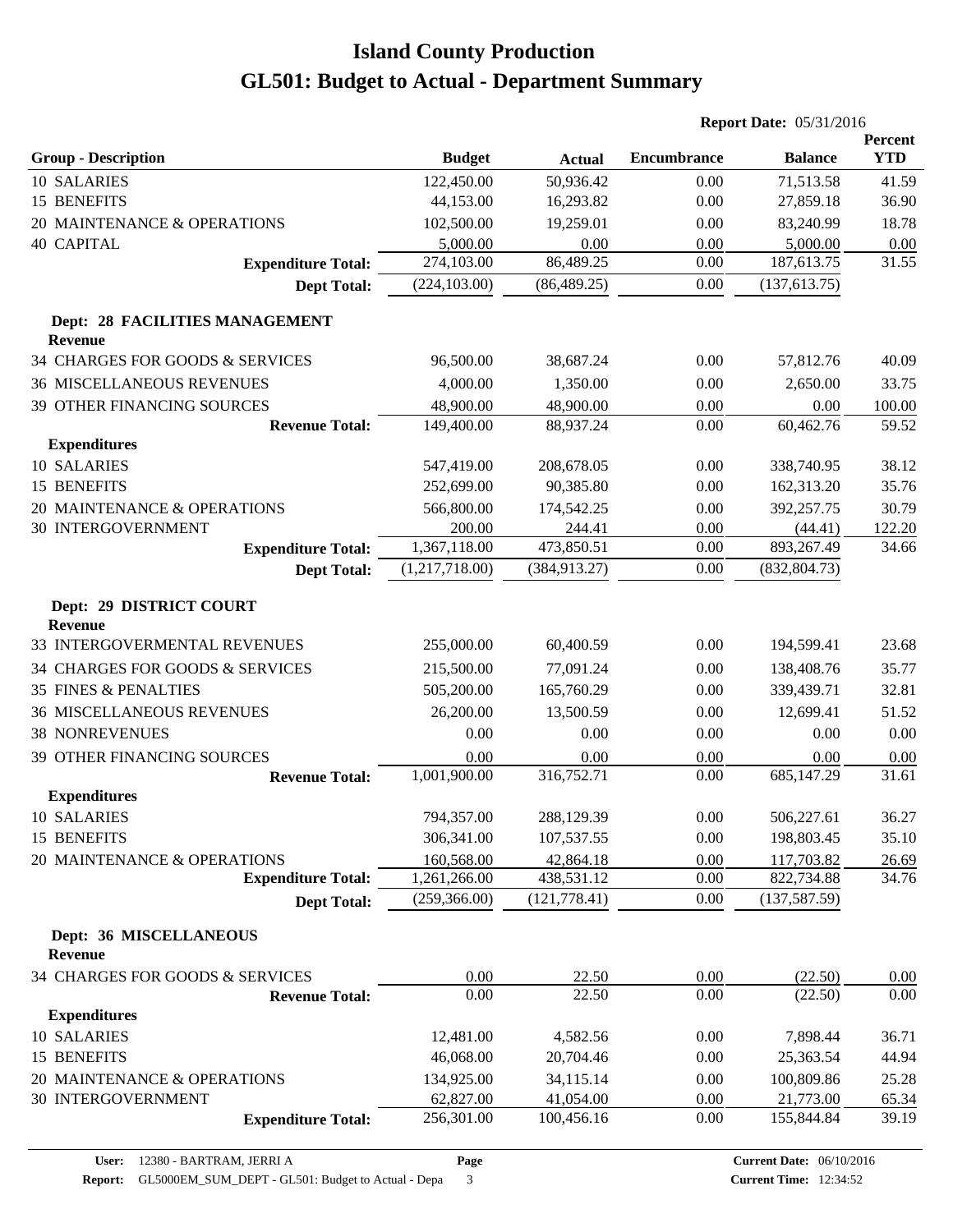|                                                |                              |                          | <b>Report Date: 05/31/2016</b> |                                 |                       |  |
|------------------------------------------------|------------------------------|--------------------------|--------------------------------|---------------------------------|-----------------------|--|
| <b>Group - Description</b>                     | <b>Budget</b>                | <b>Actual</b>            | <b>Encumbrance</b>             | <b>Balance</b>                  | Percent<br><b>YTD</b> |  |
| <b>Dept Total:</b>                             | (256, 301.00)                | (100, 433.66)            | 0.00                           | (155, 867.34)                   |                       |  |
| Dept: 39 PROSECUTING ATTORNEY                  |                              |                          |                                |                                 |                       |  |
| <b>Revenue</b><br>33 INTERGOVERMENTAL REVENUES | 234,049.00                   | 62,192.02                | 0.00                           | 171,856.98                      | 26.57                 |  |
| 34 CHARGES FOR GOODS & SERVICES                | 25,500.00                    | 13,719.85                | 0.00                           | 11,780.15                       | 53.80                 |  |
| <b>35 FINES &amp; PENALTIES</b>                | 400.00                       | 368.97                   | 0.00                           | 31.03                           | 92.24                 |  |
| <b>39 OTHER FINANCING SOURCES</b>              | 13,000.00                    | 13,000.00                | 0.00                           | 0.00                            | 100.00                |  |
| <b>Revenue Total:</b>                          | 272,949.00                   | 89,280.84                | 0.00                           | 183,668.16                      | 32.70                 |  |
| <b>Expenditures</b>                            |                              |                          |                                |                                 |                       |  |
| 10 SALARIES                                    | 1,107,616.00                 | 421,633.65               | 0.00                           | 685,982.35                      | 38.06                 |  |
| 15 BENEFITS                                    | 453,823.00                   | 163,367.68               | 0.00                           | 290,455.32                      | 36.00                 |  |
| 20 MAINTENANCE & OPERATIONS                    | 117,721.00                   | 37,962.05                | 0.00                           | 79,758.95                       | 32.24                 |  |
| <b>Expenditure Total:</b>                      | 1,679,160.00                 | 622,963.38               | 0.00                           | 1,056,196.62                    | 37.09                 |  |
| <b>Dept Total:</b>                             | (1,406,211.00)               | (533, 682.54)            | 0.00                           | (872, 528.46)                   |                       |  |
| Dept: 40 SHERIFF                               |                              |                          |                                |                                 |                       |  |
| <b>Revenue</b>                                 |                              |                          |                                |                                 |                       |  |
| <b>30 USE OF FUND BALANCE/RESERVES</b>         | 0.00                         | 0.00                     | 0.00                           | 0.00                            | 0.00                  |  |
| 32 LICENSES & PERMITS                          | 40,400.00                    | 21,615.91                | 0.00                           | 18,784.09                       | 53.50                 |  |
| 33 INTERGOVERMENTAL REVENUES                   | 692,217.00                   | 300,878.27               | 0.00                           | 391,338.73                      | 43.46                 |  |
| 34 CHARGES FOR GOODS & SERVICES                | 42,000.00                    | 26,570.86                | 0.00                           | 15,429.14                       | 63.26                 |  |
| <b>35 FINES &amp; PENALTIES</b>                | 250.00                       | 2,079.44                 | 0.00                           | (1,829.44)                      | 831.77                |  |
| <b>36 MISCELLANEOUS REVENUES</b>               | 35,000.00                    | 5,400.35                 | 0.00                           | 29,599.65                       | 15.42                 |  |
| <b>38 NONREVENUES</b>                          | 0.00                         | (349.82)                 | 0.00                           | 349.82                          | 0.00                  |  |
| 39 OTHER FINANCING SOURCES                     | 825,000.00                   | 825,000.00               | 0.00                           | 0.00                            | 100.00                |  |
| <b>Revenue Total:</b>                          | 1,634,867.00                 | 1,181,195.01             | 0.00                           | 453,671.99                      | 72.25                 |  |
| <b>Expenditures</b><br>10 SALARIES             | 4,980,007.00                 | 1,842,866.71             |                                |                                 |                       |  |
|                                                |                              |                          | 0.00                           | 3,137,140.29                    | 37.00                 |  |
| 15 BENEFITS<br>20 MAINTENANCE & OPERATIONS     | 1,925,863.00<br>1,228,775.00 | 666,154.57<br>497,122.28 | 0.00<br>0.00                   | 1,259,708.43<br>731,652.72      | 34.58<br>40.45        |  |
| <b>30 INTERGOVERNMENT</b>                      |                              |                          | 0.00                           |                                 | 24.50                 |  |
| <b>40 CAPITAL</b>                              | 650,500.00<br>28,095.00      | 159,423.19<br>0.00       | 0.00                           | 491,076.81<br>28,095.00         | 0.00                  |  |
| 50 INTERDEPT & TRANSFERS                       | 0.00                         | 0.00                     | 0.00                           | 0.00                            | 0.00                  |  |
| <b>60 DEBT SERVICE</b>                         | 0.00                         | 0.00                     | 0.00                           | 0.00                            | 0.00                  |  |
| 90 OTHER                                       | 0.00                         | 0.00                     | 0.00                           | 0.00                            | 0.00                  |  |
| <b>Expenditure Total:</b>                      | 8,813,240.00                 | 3,165,566.75             | 0.00                           | 5,647,673.25                    | 35.91                 |  |
| <b>Dept Total:</b>                             | (7,178,373.00)               | (1,984,371.74)           | 0.00                           | (5,194,001.26)                  |                       |  |
|                                                |                              |                          |                                |                                 |                       |  |
| Dept: 41 SUPERIOR COURT<br><b>Revenue</b>      |                              |                          |                                |                                 |                       |  |
| 30 USE OF FUND BALANCE/RESERVES                | 0.00                         | 0.00                     | 0.00                           | 0.00                            | 0.00                  |  |
| 32 LICENSES & PERMITS                          | 15,000.00                    | 4,255.00                 | 0.00                           | 10,745.00                       | 28.36                 |  |
| 33 INTERGOVERMENTAL REVENUES                   | 344,227.00                   | 101,386.08               | 0.00                           | 242,840.92                      | 29.45                 |  |
| 34 CHARGES FOR GOODS & SERVICES                | 18,000.00                    | 7,680.22                 | 0.00                           | 10,319.78                       | 42.66                 |  |
| <b>36 MISCELLANEOUS REVENUES</b>               | 0.00                         | 742.25                   | 0.00                           | (742.25)                        | 0.00                  |  |
| <b>Revenue Total:</b>                          | 377,227.00                   | 114,063.55               | 0.00                           | 263,163.45                      | 30.23                 |  |
| 12380 - BARTRAM, JERRI A<br>User:              | Page                         |                          |                                | <b>Current Date: 06/10/2016</b> |                       |  |

**Page**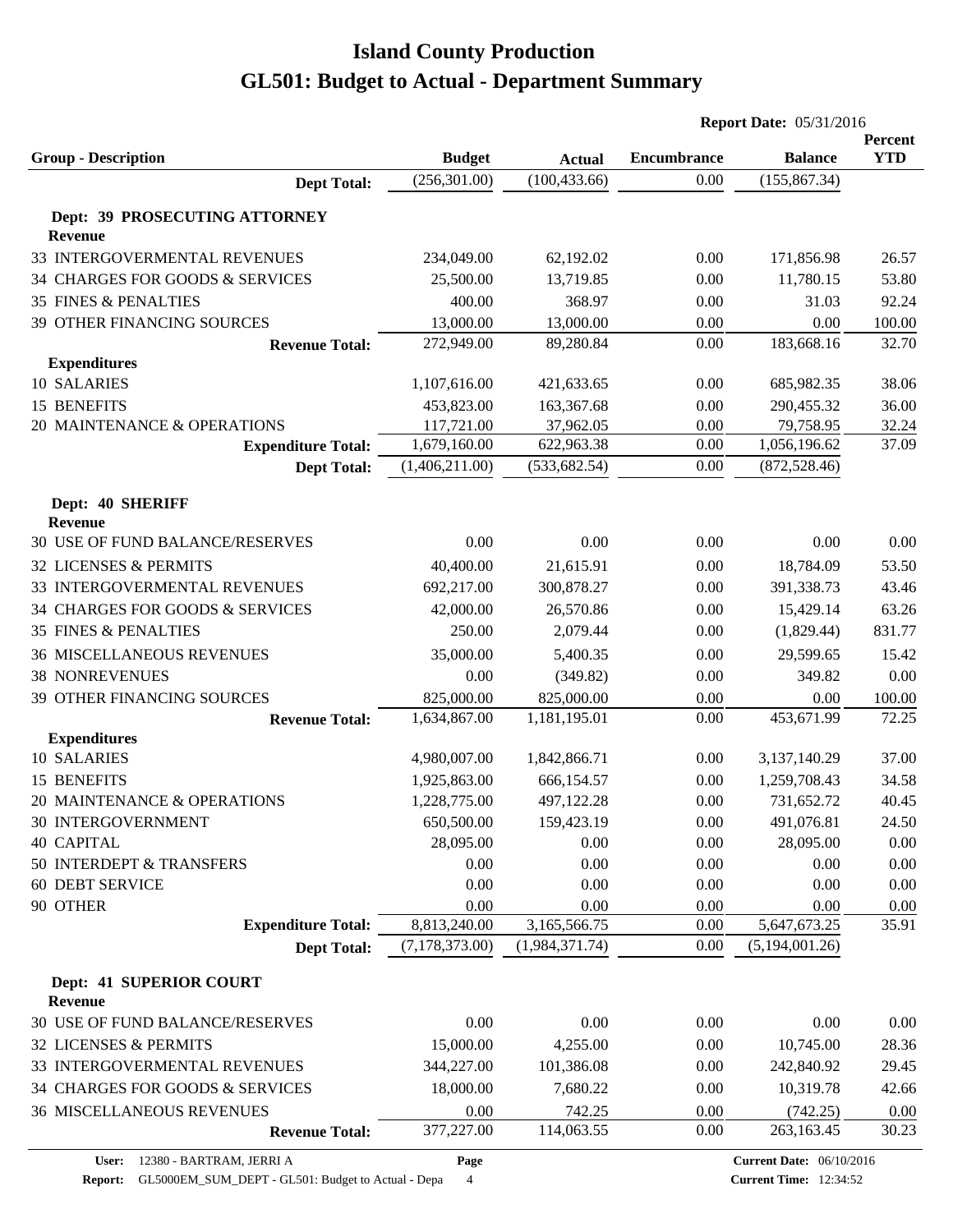|                                        |                         |                        | <b>Report Date: 05/31/2016</b> |                                 |                       |
|----------------------------------------|-------------------------|------------------------|--------------------------------|---------------------------------|-----------------------|
| <b>Group - Description</b>             | <b>Budget</b>           |                        | <b>Encumbrance</b>             | <b>Balance</b>                  | Percent<br><b>YTD</b> |
| <b>Expenditures</b>                    |                         | <b>Actual</b>          |                                |                                 |                       |
| 10 SALARIES                            | 868,002.00              | 327,475.98             | 0.00                           | 540,526.02                      | 37.72                 |
| 15 BENEFITS                            | 246,405.00              | 89,187.73              | 0.00                           | 157,217.27                      | 36.19                 |
| 20 MAINTENANCE & OPERATIONS            | 156,450.00              | 69,345.33              | 0.00                           | 87,104.67                       | 44.32                 |
| 50 INTERDEPT & TRANSFERS               | 300,000.00              | 300,000.00             | 0.00                           | 0.00                            | 100.00                |
| <b>Expenditure Total:</b>              | 1,570,857.00            | 786,009.04             | 0.00                           | 784,847.96                      | 50.03                 |
| <b>Dept Total:</b>                     | (1,193,630.00)          | (671, 945.49)          | 0.00                           | (521, 684.51)                   |                       |
|                                        |                         |                        |                                |                                 |                       |
| <b>Dept: 42 TREASURER</b>              |                         |                        |                                |                                 |                       |
| <b>Revenue</b>                         |                         |                        |                                |                                 |                       |
| 31 TAXES                               | 135,000.00              | 61,642.45              | 0.00                           | 73,357.55                       | 45.66                 |
| 34 CHARGES FOR GOODS & SERVICES        | 8,030.00                | 4,846.69               | 0.00                           | 3,183.31                        | 60.35                 |
| <b>36 MISCELLANEOUS REVENUES</b>       | 551,800.00              | 155,675.24             | 0.00                           | 396,124.76                      | 28.21                 |
| <b>Revenue Total:</b>                  | 694,830.00              | 222,164.38             | 0.00                           | 472,665.62                      | 31.97                 |
| <b>Expenditures</b>                    |                         |                        |                                |                                 |                       |
| 10 SALARIES                            | 415,865.00              | 156,380.17             | 0.00                           | 259,484.83                      | 37.60                 |
| 15 BENEFITS                            | 155,330.00              | 56,762.16              | 0.00                           | 98,567.84                       | 36.54                 |
| 20 MAINTENANCE & OPERATIONS            | 70,750.00               | 35,968.18              | 0.00                           | 34,781.82                       | 50.83                 |
| <b>40 CAPITAL</b>                      | 1,000.00                | 0.00                   | 0.00                           | 1,000.00                        | 0.00                  |
| <b>60 DEBT SERVICE</b>                 | 3,000.00                | 128.00                 | 0.00                           | 2,872.00                        | 4.26                  |
| <b>Expenditure Total:</b>              | 645,945.00              | 249,238.51             | 0.00                           | 396,706.49                      | 38.58                 |
| <b>Dept Total:</b>                     | 48,885.00               | (27,074.13)            | 0.00                           | 75,959.13                       |                       |
| Dept: 47 BUDGET<br><b>Expenditures</b> |                         |                        |                                |                                 |                       |
| 10 SALARIES                            | 51,087.00               | 18,922.18              | 0.00                           | 32,164.82                       | 37.03                 |
| 15 BENEFITS                            | 14,092.00               | 5,191.53               | 0.00                           | 8,900.47                        | 36.84                 |
| 20 MAINTENANCE & OPERATIONS            | 5,150.00                | 727.60                 | 0.00                           | 4,422.40                        | 14.12                 |
| <b>Expenditure Total:</b>              | 70,329.00               | 24,841.31              | 0.00                           | 45,487.69                       | 35.32                 |
| <b>Dept Total:</b>                     | (70, 329.00)            | (24, 841.31)           | 0.00                           | (45, 487.69)                    |                       |
| <b>Dept: 48 EMERGENCY MANAGEMENT</b>   |                         |                        |                                |                                 |                       |
| <b>Revenue</b>                         |                         |                        |                                |                                 |                       |
| 33 INTERGOVERMENTAL REVENUES           | 84,912.00               | 28,136.21              | 0.00                           | 56,775.79                       | 33.13                 |
| <b>Revenue Total:</b>                  | 84,912.00               | 28,136.21              | 0.00                           | 56,775.79                       | 33.13                 |
| <b>Expenditures</b>                    |                         |                        |                                |                                 |                       |
| 10 SALARIES                            | 85,412.00               | 23,304.48              | 0.00                           | 62,107.52                       | 27.28                 |
| 15 BENEFITS                            | 18,656.00               | 13,000.94              | 0.00                           | 5,655.06                        | 69.68                 |
| 20 MAINTENANCE & OPERATIONS            | 70,752.00<br>174,820.00 | 21,451.66<br>57,757.08 | 0.00<br>0.00                   | 49,300.34<br>117,062.92         | 30.31<br>33.03        |
| <b>Expenditure Total:</b>              | (89,908.00)             | (29,620.87)            | 0.00                           | (60, 287.13)                    |                       |
| <b>Dept Total:</b>                     |                         |                        |                                |                                 |                       |
| Dept: 53 PLANNING<br><b>Revenue</b>    |                         |                        |                                |                                 |                       |
| 30 USE OF FUND BALANCE/RESERVES        | 0.00                    | 0.00                   | 0.00                           | 0.00                            | 0.00                  |
| 32 LICENSES & PERMITS                  | 1,125,000.00            | 474,587.23             | 0.00                           | 650,412.77                      | 42.18                 |
| 33 INTERGOVERMENTAL REVENUES           | 141,843.00              | 128,696.11             | 0.00                           | 13,146.89                       | 90.73                 |
| 34 CHARGES FOR GOODS & SERVICES        | 679,038.00              | 354,124.83             | 0.00                           | 324,913.17                      | 52.15                 |
| 12380 - BARTRAM, JERRI A<br>User:      | Page                    |                        |                                | <b>Current Date: 06/10/2016</b> |                       |

**Report:** GL5000EM\_SUM\_DEPT - GL501: Budget to Actual - Depa 5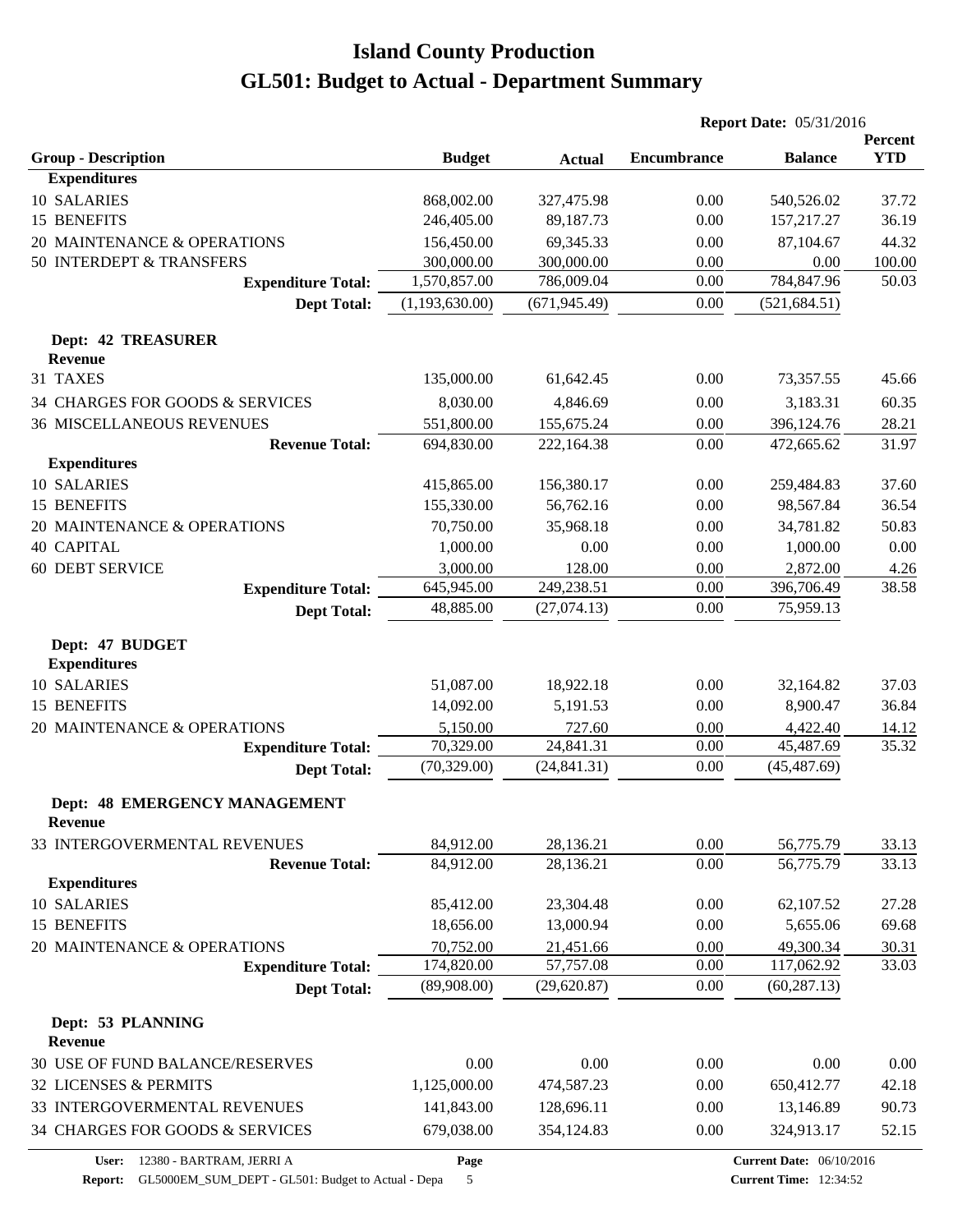|                                                    |                |               | <b>Report Date: 05/31/2016</b> |                                 |                       |
|----------------------------------------------------|----------------|---------------|--------------------------------|---------------------------------|-----------------------|
| <b>Group - Description</b>                         | <b>Budget</b>  | <b>Actual</b> | <b>Encumbrance</b>             | <b>Balance</b>                  | Percent<br><b>YTD</b> |
| <b>36 MISCELLANEOUS REVENUES</b>                   | 287.00         | 94.99         | 0.00                           | 192.01                          | 33.09                 |
| 39 OTHER FINANCING SOURCES                         | 49,000.00      | 49,000.00     | 0.00                           | 0.00                            | 100.00                |
| <b>Revenue Total:</b>                              | 1,995,168.00   | 1,006,503.16  | 0.00                           | 988,664.84                      | 50.44                 |
| <b>Expenditures</b>                                |                |               |                                |                                 |                       |
| 10 SALARIES                                        | 1,317,758.00   | 480,780.78    | 0.00                           | 836,977.22                      | 36.48                 |
| 15 BENEFITS                                        | 554,628.00     | 198,673.54    | 0.00                           | 355,954.46                      | 35.82                 |
| 20 MAINTENANCE & OPERATIONS                        | 274,043.00     | 181,530.87    | 0.00                           | 92,512.13                       | 66.24                 |
| 50 INTERDEPT & TRANSFERS                           | 0.00           | 2,424.00      | 0.00                           | (2,424.00)                      | 0.00                  |
| <b>Expenditure Total:</b>                          | 2,146,429.00   | 863,409.19    | 0.00                           | 1,283,019.81                    | 40.22                 |
| <b>Dept Total:</b>                                 | (151,261.00)   | 143,093.97    | 0.00                           | (294, 354.97)                   |                       |
| Dept: 54 GENERAL SERVICES ADMIN                    |                |               |                                |                                 |                       |
| <b>Revenue</b>                                     |                |               |                                |                                 |                       |
| <b>32 LICENSES &amp; PERMITS</b>                   | 18,000.00      | 10,829.00     | 0.00                           | 7,171.00                        | 60.16                 |
| 33 INTERGOVERMENTAL REVENUES                       | 53,786.00      | 62,258.00     | 0.00                           | (8,472.00)                      | 115.75                |
| 34 CHARGES FOR GOODS & SERVICES                    | 16,500.00      | 7,417.50      | 0.00                           | 9,082.50                        | 44.95                 |
| <b>35 FINES &amp; PENALTIES</b>                    | 1,000.00       | 0.00          | 0.00                           | 1,000.00                        | 0.00                  |
| <b>36 MISCELLANEOUS REVENUES</b>                   | 0.00           | 15.00         | 0.00                           | (15.00)                         | 0.00                  |
| <b>Revenue Total:</b><br><b>Expenditures</b>       | 89,286.00      | 80,519.50     | 0.00                           | 8,766.50                        | 90.18                 |
| 10 SALARIES                                        | 135,067.00     | 48,593.27     | 0.00                           | 86,473.73                       | 35.97                 |
| 15 BENEFITS                                        | 52,087.00      | 18,130.91     | 0.00                           | 33,956.09                       | 34.80                 |
| 20 MAINTENANCE & OPERATIONS                        | 1,040,202.00   | 440,412.57    | 0.00                           | 599,789.43                      |                       |
| <b>30 INTERGOVERNMENT</b>                          | 0.00           | 0.46          | 0.00                           | (0.46)                          | 42.33                 |
| <b>Expenditure Total:</b>                          | 1,227,356.00   | 507,137.21    | 0.00                           | 720,218.79                      | 0.00<br>41.31         |
| <b>Dept Total:</b>                                 | (1,138,070.00) | (426, 617.71) | 0.00                           | (711, 452.29)                   |                       |
| <b>Dept: 59 HUMAN RESOURCES</b>                    |                |               |                                |                                 |                       |
| <b>Revenue</b>                                     |                |               |                                |                                 |                       |
| <b>30 USE OF FUND BALANCE/RESERVES</b>             | 0.00           | 0.00          | 0.00                           | 0.00                            | 0.00                  |
| <b>36 MISCELLANEOUS REVENUES</b>                   | 1,000.00       | 0.00          | 0.00                           | 1,000.00                        | 0.00                  |
| 39 OTHER FINANCING SOURCES                         | 17,500.00      | 17,500.00     | 0.00                           | 0.00                            | 100.00                |
| <b>Revenue Total:</b>                              | 18,500.00      | 17,500.00     | 0.00                           | 1,000.00                        | 94.59                 |
| <b>Expenditures</b>                                |                |               |                                |                                 |                       |
| 10 SALARIES                                        | 252,587.00     | 94,505.77     | 0.00                           | 158,081.23                      | 37.41                 |
| 15 BENEFITS                                        | 102,092.00     | 36,791.25     | 0.00                           | 65,300.75                       | 36.03                 |
| 20 MAINTENANCE & OPERATIONS                        | 97,750.00      | 61,423.31     | 0.00                           | 36,326.69                       | 62.83                 |
| <b>Expenditure Total:</b>                          | 452,429.00     | 192,720.33    | 0.00                           | 259,708.67                      | 42.59                 |
| <b>Dept Total:</b>                                 | (433,929.00)   | (175, 220.33) | 0.00                           | (258, 708.67)                   |                       |
| Dept: 90 x FUND NON-DEPARTMENTAL<br><b>Revenue</b> |                |               |                                |                                 |                       |
| 30 USE OF FUND BALANCE/RESERVES                    | 2,006,000.00   | 0.00          | 0.00                           | 2,006,000.00                    | 0.00                  |
| 31 TAXES                                           | 7,551,000.00   | 4,236,078.76  | 0.00                           | 3,314,921.24                    | 56.09                 |
| 31 TAXES                                           | 6,422,605.00   | 1,488,133.02  | 0.00                           | 4,934,471.98                    | 23.17                 |
| 31 TAXES                                           | 1,636,000.00   | 486,205.50    | 0.00                           | 1,149,794.50                    | 29.71                 |
| 33 INTERGOVERMENTAL REVENUES                       | 1,561,000.00   | 379,521.64    | 0.00                           | 1,181,478.36                    | 24.31                 |
| 12380 - BARTRAM, JERRI A<br>User:                  | Page           |               |                                | <b>Current Date: 06/10/2016</b> |                       |